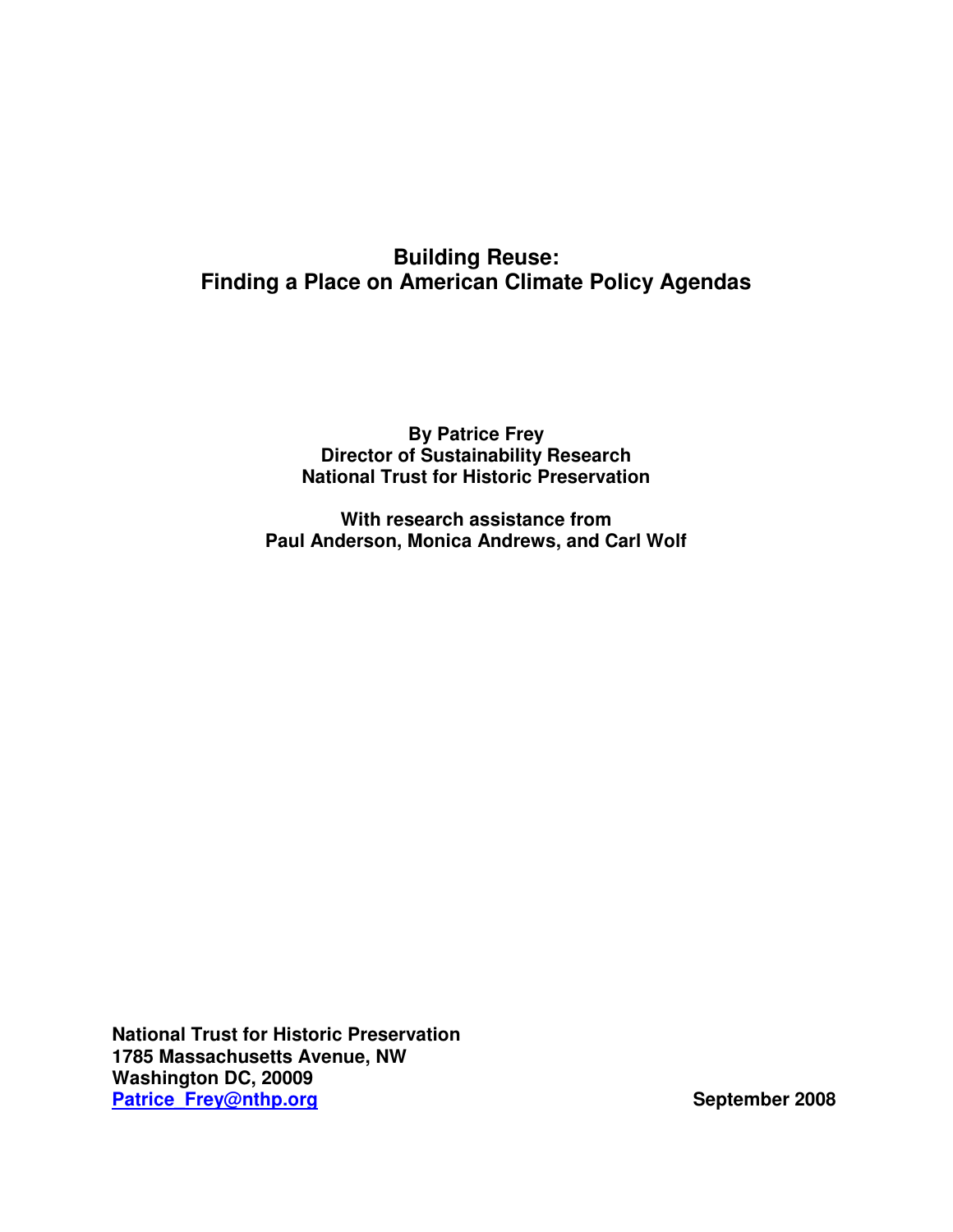#### **Building Reuse: Finding a Place on American Climate Policy Agendas**

Despite—and perhaps because of—an abdication of leadership at the federal level of government in the United States, public policy at the local level is playing a vital role in combating global climate change. But too few cities focus on greening the existing building stock as part of their climate change initiatives. Even fewer cities support building reuse as part of efforts to reduce greenhouse gas emissions.

The common perception is that historic buildings are energy sieves, and that the environmental costs of demolition and new construction are far outweighed by the energy saved by the operation of more energy efficient buildings. Yet preliminary research reveals that there are major environmental impacts associated with demolition and new construction. Reusing buildings and reinvesting in older and historic neighborhoods offer a means of avoiding these negative impacts.

Furthermore, research suggests that many historic and older buildings are actually more energy efficient than buildings of more recent vintage because of their site sensitivity, quality of construction, and use of passive heating and cooling. Nonetheless, the energy efficiency of many older and historic buildings can and should be improved through retrofits. An increasing number of green historic rehabilitation projects demonstrate that these retrofits can be undertaken with the utmost respect for the unique character of historic buildings.

The research case for the importance of reusing buildings and reinvesting in older communities is the subject of Part I of this paper, as is the rationale for retrofitting the existing building stock. Although the environmental benefits of retrofitting existing buildings can be estimated with some accuracy, research assessing the environmental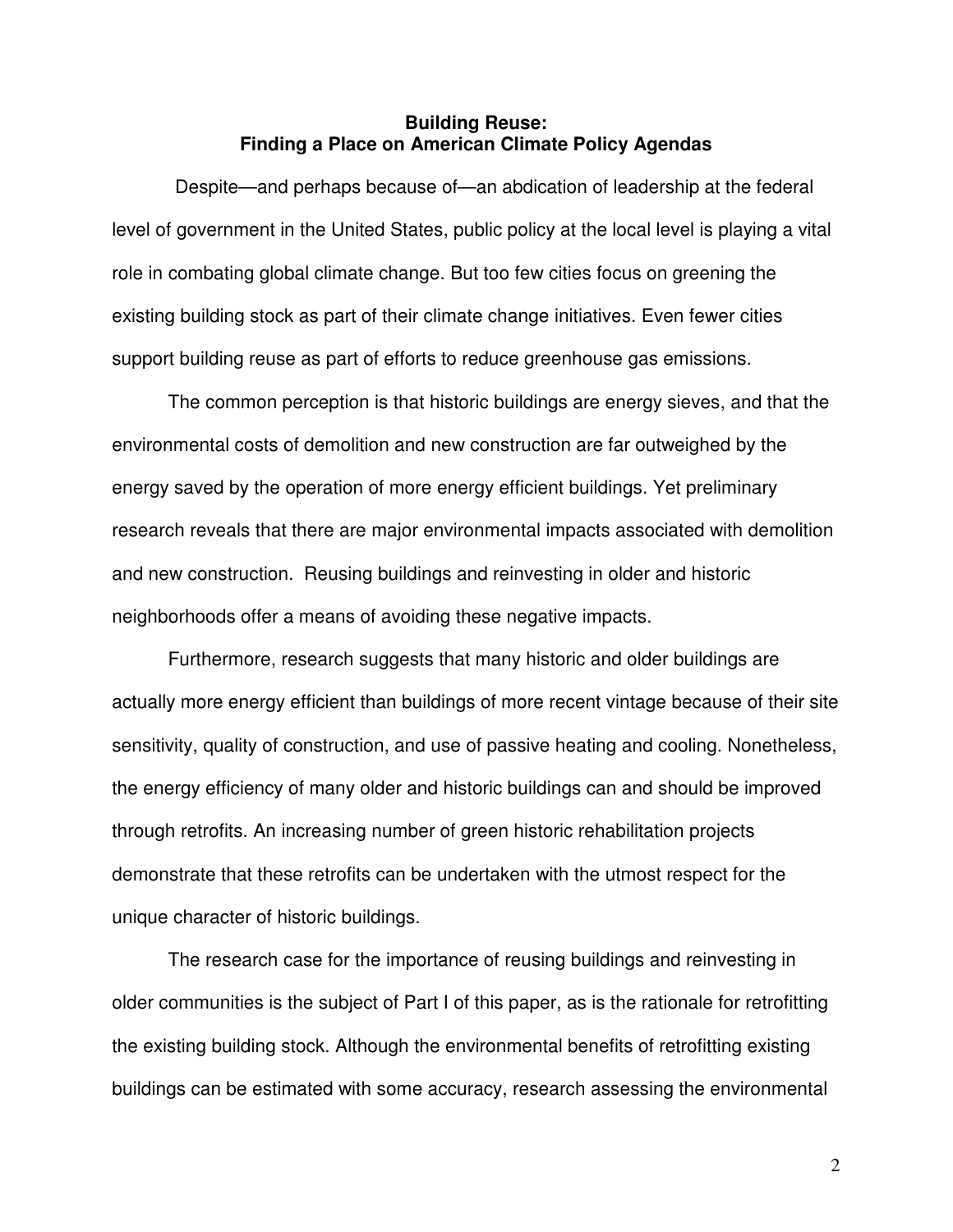benefits of reusing buildings is less straightforward.<sup>1</sup> Preliminary evidence suggests that building reuse creates significant carbon and energy savings, but additional research is needed. Research on the value of reinvesting in older, more traditionally planned communities, which offers the benefit of relying on existing infrastructure and promoting other modes besides the automobile, is also examined.

In Part II, this paper provides a brief overview of the federal policy landscape related to buildings and the built environment, then examines local climate change policy in the United States as it relates to preserving and protecting the existing built environment. This paper finds that while building-related climate change policy in most cities and states is directed toward greening new construction, some cities and states are developing innovative policy to address the goals of reuse, reinvestment, and retrofits.

#### **Background: The National Trust for Historic Preservation Sustainability Initiative**

In the United States, historic preservation—known as heritage conservation in other English-speaking countries—has traditionally focused on the conservation of our irreplaceable cultural resources, including buildings, monuments, and landscapes. Yet heritage stewardship is also inextricably linked to the responsible management of our *natural* resources. After all, our cultural treasures include everything from the majestic landscapes of the American West to buildings and other structures that required a significant investment of natural resources to construct. As the United States mobilizes

<sup>&</sup>lt;sup>1</sup> A note on terminology: By reuse of buildings, I mean the act of keeping an existing building in service rather than demolishing or abandoning the structure. **Retrofitting** buildings, however, refers not just to reusing a building – but improving its energy performance and reducing other negative environmental impacts associated with the building.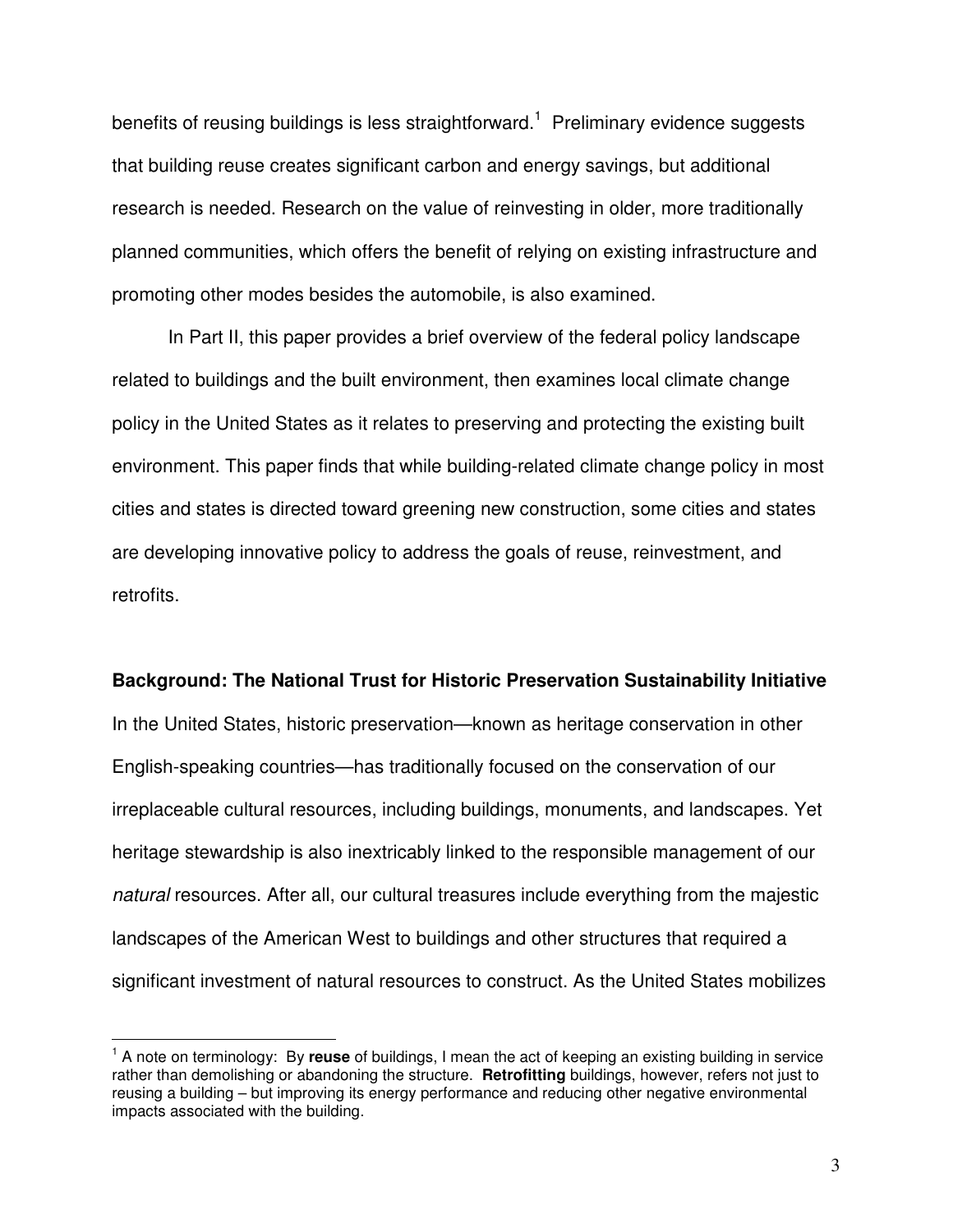to address the climate crisis, it is clear that we must make responsible and sustainable use of *all* of our resources, whether human-made or natural.

Although global warming is the result of the over-consumption of natural resources, the discussion of solutions often turns on activities that lead to further consumption. New green products—whether cars, homes, or office buildings—are presented as the solution to climate change. The National Trust for Historic Preservation launched its Sustainability Initiative in 2007 in order to bring to the conversation towards an understanding of the value of *conserving* our existing resources rather than consuming more.

The National Trust's Sustainability Initiative is guided by four core principles of sustainable stewardship. First, the **reuse** of our existing buildings reduces the amount of demolition and construction waste deposited in landfills, lessens the unnecessary demand for new energy and other natural resources needed to construct a new building, and conserves the energy originally expended to create the structures. **Reinvestment** in older and historic communities also has numerous environmental benefits. Older and historic communities tend to be centrally located, dense, walkable, and are often mass-transit accessible – qualities promoted by Smart Growth advocates. Reinvestment in these communities also preserves the energy expended in creating the existing infrastructure, such as roads, water systems and sewer lines.

**Retrofits** of historic buildings can and should be undertaken to extend building life and better capture the energy savings available through newer technologies. Finally, **respect** for our existing built environment is an important component of the Sustainability Initiative's strategy.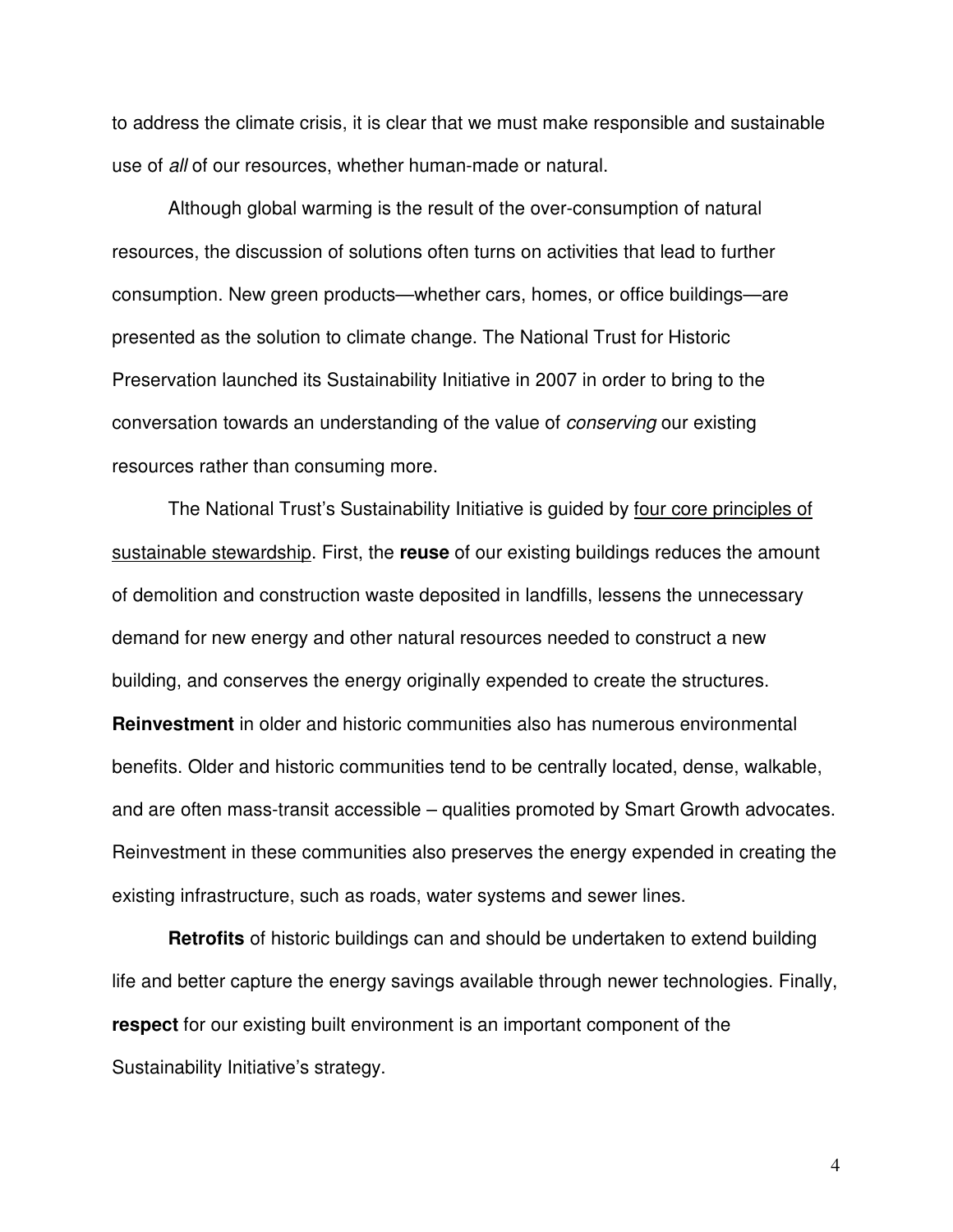This paper is primarily concerned with three of these four principles – reuse, reinvestment, and retrofits. The more technical aspects of integrating green technology with respect for the integrity of historic buildings, which are not addressed herein, deserve far more attention.

## **Part I: Why Existing Buildings Matter**

Although the United States is home to five percent of the world's population, it is responsible for 22 percent of worldwide greenhouse gas (GHG) emissions.<sup>2</sup> In 2006, China surpassed the United States as the single largest emitter of carbon dioxide, the chief contributor to global warming. $^3$  However, Americans have among the highest per capita emissions in the world. Per capita emissions in the United States amount to double those of other industrialized countries such as the United Kingdom, Japan, and Germany.<sup>4</sup>

The U.S. Energy Information Agency reports that approximately 28 percent of emissions come from the transportation sector, 36 percent are attributed to industry, and 36 percent are attributed to the operations of residential and commercial buildings.<sup>5</sup> Brookings Institution scholar and developer Christopher Lineberger has further analyzed this data and determined that fully 73 percent of carbon emissions are attributed to the built environment. Building operation and construction account for 45 percent of GHG, while the transportation sector (the means through which we move about the built

 $2$  U.S. Energy Information Agency, "Emissions of Greenhouse Gases Report," http://www.eia.doe.gov/oiaf/1605/ggrpt/ (accessed Sept. 1, 2008).

<sup>3</sup> Brad Knickerbocker, "China Now World's Biggest Greenhouse Gas Emitter," *Christian Science Monitor* June 28, 2007, http://www.csmonitor.com/2007/0628/p12s01-wogi.html (accessed Sept. 1, 2008). <sup>4</sup> World Resources Institute, "Climate Analysis Indicators Tool," http://cait.wri.org/ (accessed Sept 1,

 $2008$ ).

<sup>5</sup> U.S. Energy Information Agency, *Emissions of Greenhouse Gases Report*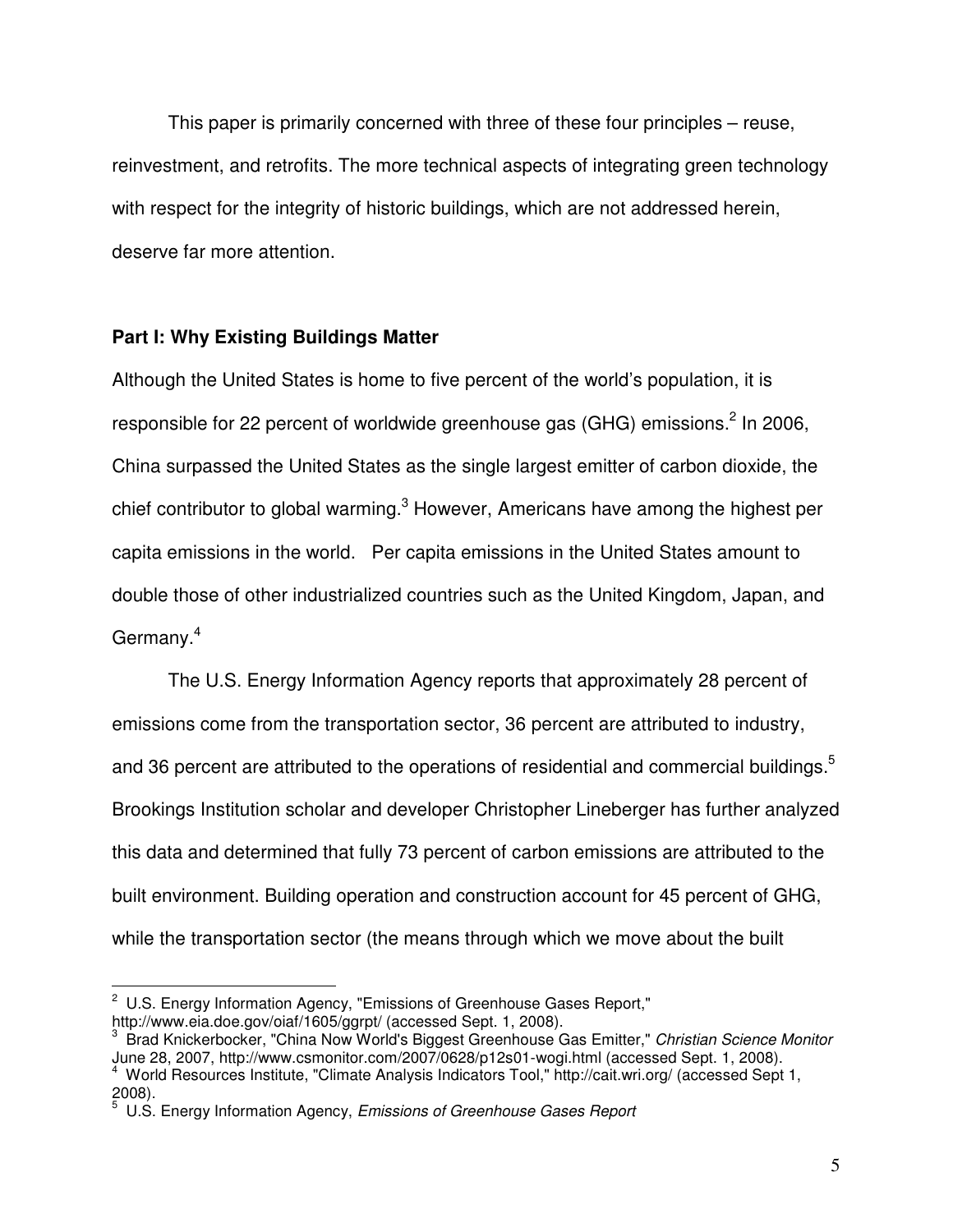environment) produces 28 percent of the harmful gases.<sup>6</sup> Annually, buildings also consume 70 percent of electricity in the U.S., and 40 percent of raw materials.<sup>7</sup>

The United States federal government has been slow in responding to the global warming threat in general, and has been particularly sluggish in addressing the challenge of reducing the environmental impacts associated with the nation's building stock. Compared to the federal government, state and local governments have been somewhat more progressive in this arena. Much of the progress made at any level of government has been driven by the work of the non-profit U.S. Green Building Council (USGBC).

Formed in 1993, the USGBC has brought considerable attention to the buildingclimate connection through advocacy, research and education. Shortly after its founding, the USGBC developed a rating system for sustainable buildings. After pilot studies in the late 1990s, the LEED-NC (New Construction and Major Renovation) standard became available for public use in 2000. Since the beginning of the decade, additional rating systems have been added for neighborhoods (LEED-ND), homes (LEED-H), existing building (LEED-EB) and other building types. The LEED standards are designed to incentivize private developers and building owners to improve energy efficiency of buildings and reduce other environmental impacts associated with building operations and construction. LEED standards have quickly become the gold standard in green building rating systems in the United States.

 $6$  Christopher Leinberger, "Sustainable Urban Redevelopment and Climate Change Briefing" July 17,  $^{2008.}_{7110}$ 

U.S. Green Building Council, "Green Building Research,"

http://www.usgbc.org/DisplayPage.aspx?CMSPageID=1718 (accessed Sept 1, 2008)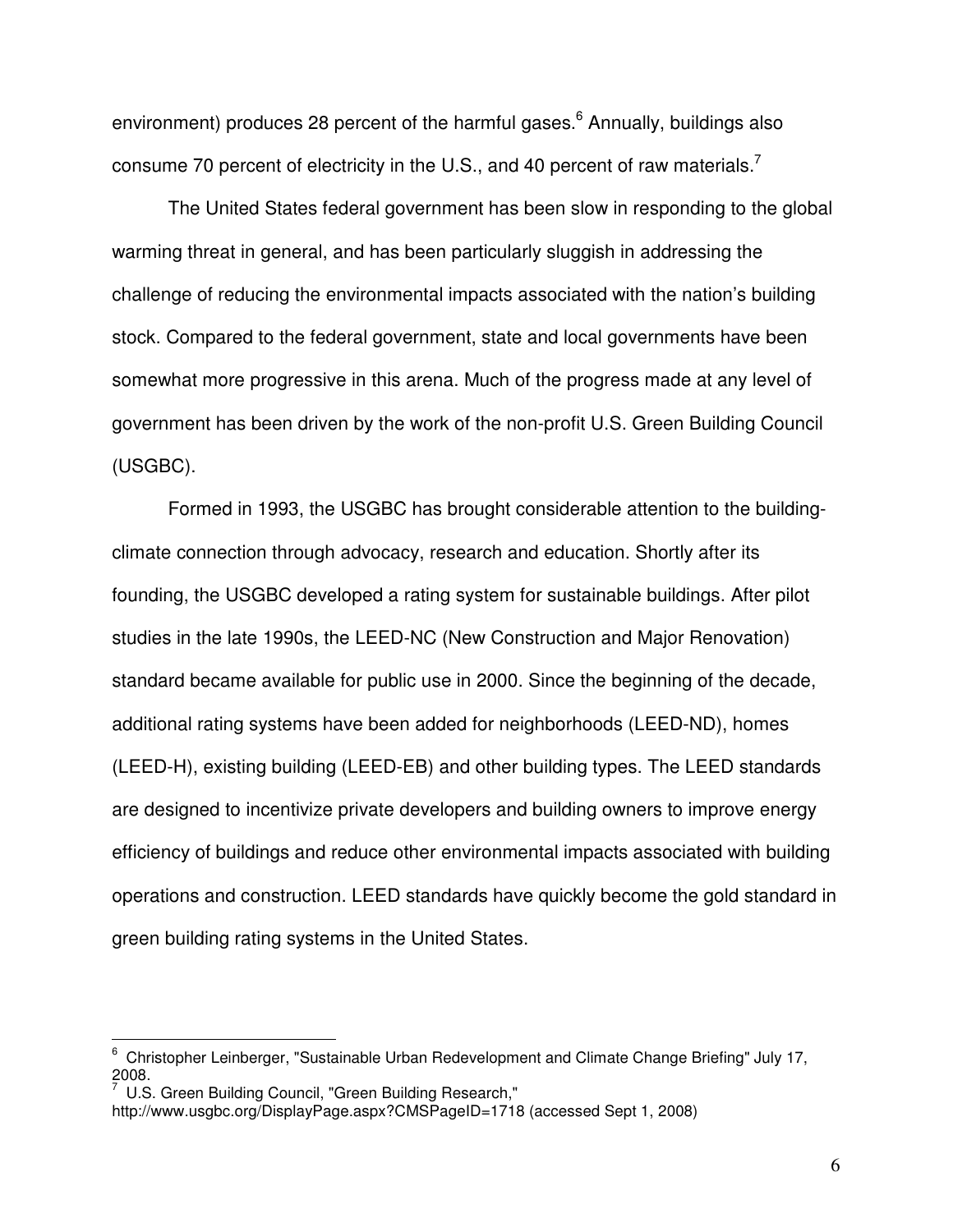Despite widespread public and private support, a number of criticisms of LEED have been raised, including that there is insufficient sensitivity to building location in the current standards. The current version of LEED-NC awards points for dense locations and mass-transit accessibility, but does not *require* that projects be constructed or rehabilitated in smart-locations. In fact, it is possible that a Platinum-certified building (the highest level of LEED certification attainable) could be located on the urban fringe. As has been demonstrated, poorly selected locations have a significant environmental impact. A study by *Environmental Building News* demonstrated that energy efficient gains made with green building technology are easily negated by high vehicle miles traveled (VMT) by employees at offices in sprawl locations. $^8$ 

The allocation of points under the current version of LEED poses significant challenges. In particular, the distribution of credits undervalues the benefits of building reuse. For example, projects can earn one credit for reusing 75 percent of the core and shell of an existing building, or one credit for installing environmentally friendly carpeting.

Fortunately, the USGBC has taken such criticisms seriously. In May 2008, the USGBC released a draft of LEED 2009, which addresses the location and weighting concerns, among other issues. The proposed rating system is more context-sensitive than the previous version and provides many more points for placing or reusing buildings in environmentally responsible locations. This updated version of LEED will adopt a new system where credits are weighted according to Life Cycle Analysis Indicators (explained further below), and will take into consideration the durability of

<sup>&</sup>lt;sup>8</sup> For further information, see a blog posting by the National Trust for Historic Preservation at http://blogs.nationaltrust.org/preservationnation/?p=625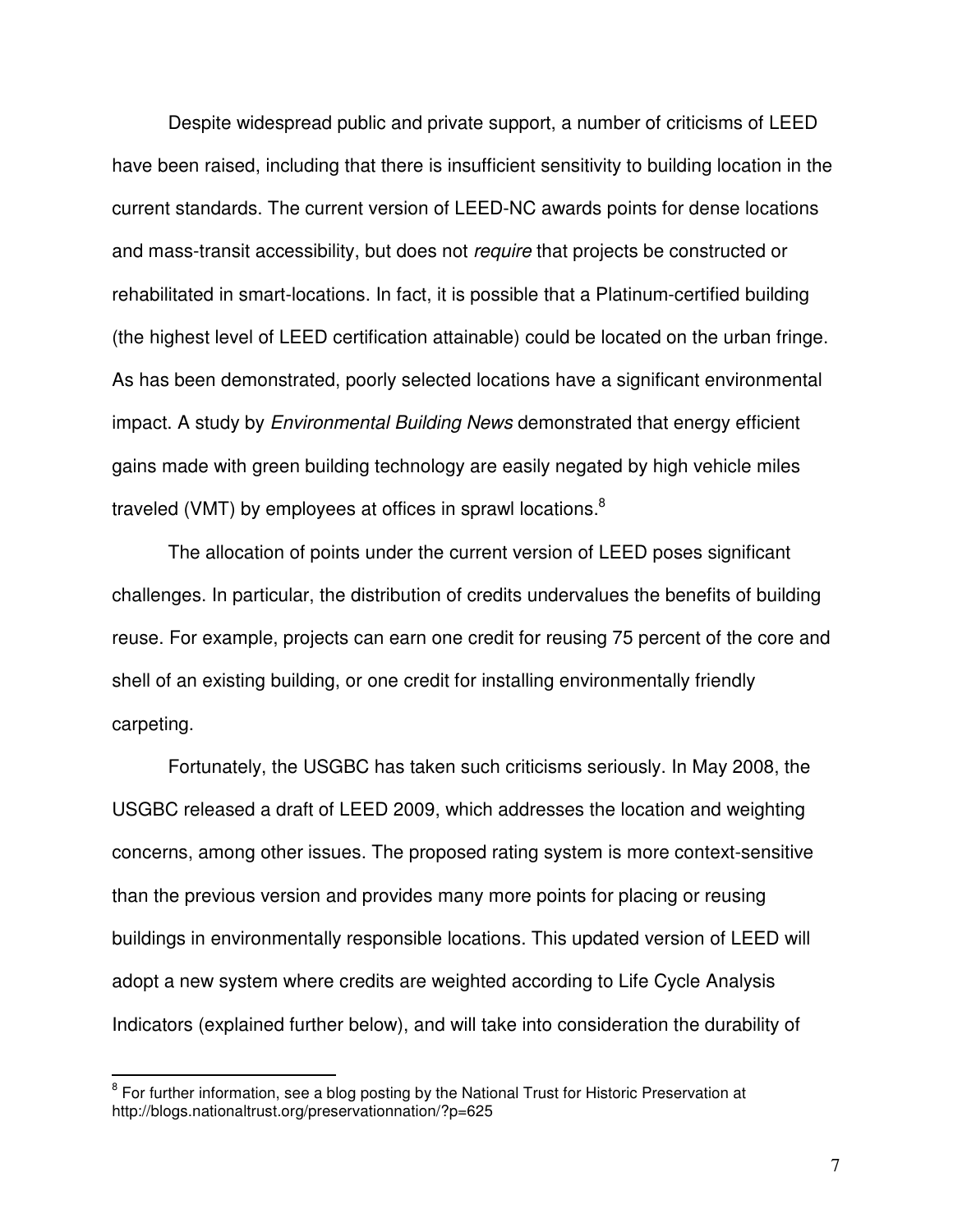materials.<sup>9</sup> It will also incorporate what the USGBC calls an "Alternative Compliance Path" which will make it easier for reuse projects to accumulate points.

But even with significant changes to LEED, convincing the American public of the importance of building reuse and retrofits and changing consumer preferences for "the new" will continue to be a challenge. Enormous financial obstacles and market distortions must be addressed before meaningful change can begin to occur. Public policy at every level of government must lead the way.

The remainder of this section examines more closely the environmental benefits associated with reusing buildings, reinvesting in older neighborhoods, and retrofitting the existing building stock.

#### **A. The Value of Building Reuse**

#### **Embodied Energy**

We are accustomed to thinking of buildings as mass consumers of energy. But they are also vast *repositories* of energy. It takes energy to extract and manufacture building materials, more energy to transport them to a construction site, and even more energy to assemble them into a building. All of the energy required to provide a finished product is known as embodied energy. Interest in quantifying the embodied energy in building materials first emerged during the 1960s and the 1970s. New York-based architect Richard Stein and researchers at the University of Illinois at Urbana-Champaign led the American field with research published in *Energy Use for Building Construction.*.The report provides the typical embodied-energy values for multiple types of building materials.

<sup>&</sup>lt;sup>9</sup> Life Cycle Analysis is described in greater in Section I below.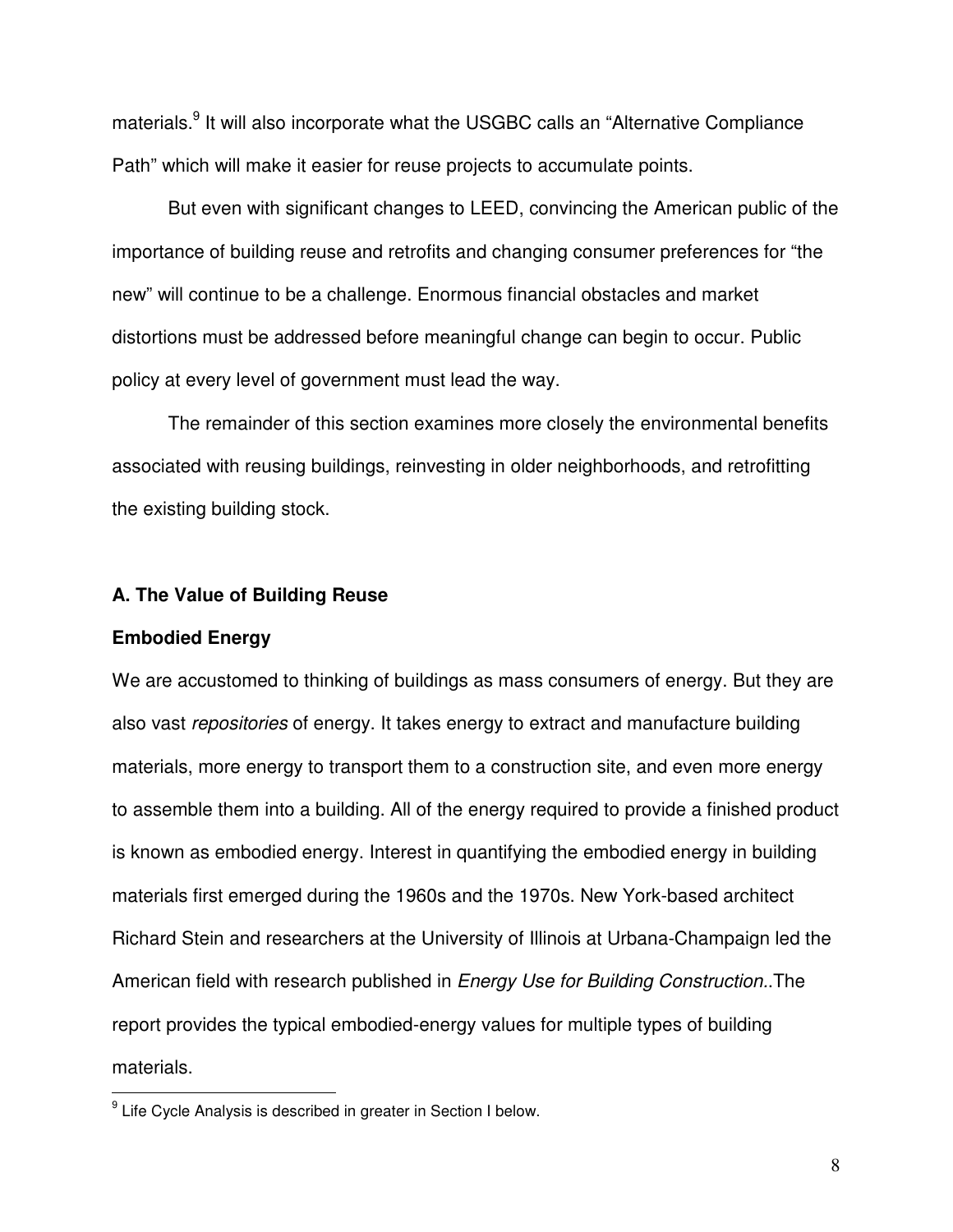During the oil embargo of the late 1970s, historic preservationists saw the opportunity to link environmental and energy concerns with the reuse of older buildings. Stein's analysis of building materials became the foundation for the preservationmotivated arguments regarding the value of energy embedded in historic buildings. The Advisory Council on Historic Preservation commissioned a study on the subject of energy conservation and historic preservation that is based on Stein's data. This study assessed four issues, including the energy already existing in structures to be rehabilitated, energy needed for construction and rehabilitation, energy needed for demolition and preparation of a construction site, and energy needed to operate a rehabilitated or newly constructed building.

The goal of the study was to produce simple formulas so that energy calculations could be applied to any historic building to better quantify the energy benefits of building conservation and rehabilitation. The final report, *Assessing the Energy Conservation: Benefits of Historic Preservation: Methods and Examples,* concludes that in all of the examined case studies, preservation saves more energy than demolition and reconstruction.

According to the Stein data, for example, constructing a 4600 square meter building requires approximately the same amount of energy needed to drive a car over 22 million kilometers - or more than 600 times around the earth.<sup>10</sup> Recent calculations using Stein's data suggest that when an existing building is demolished it takes between

<sup>10</sup> Advisory Council on Historic Preservation, *Assessing the Energy Conservation Benefits of Historic Preservation: Methods and Examples* (Washington, DC, 1979), 91.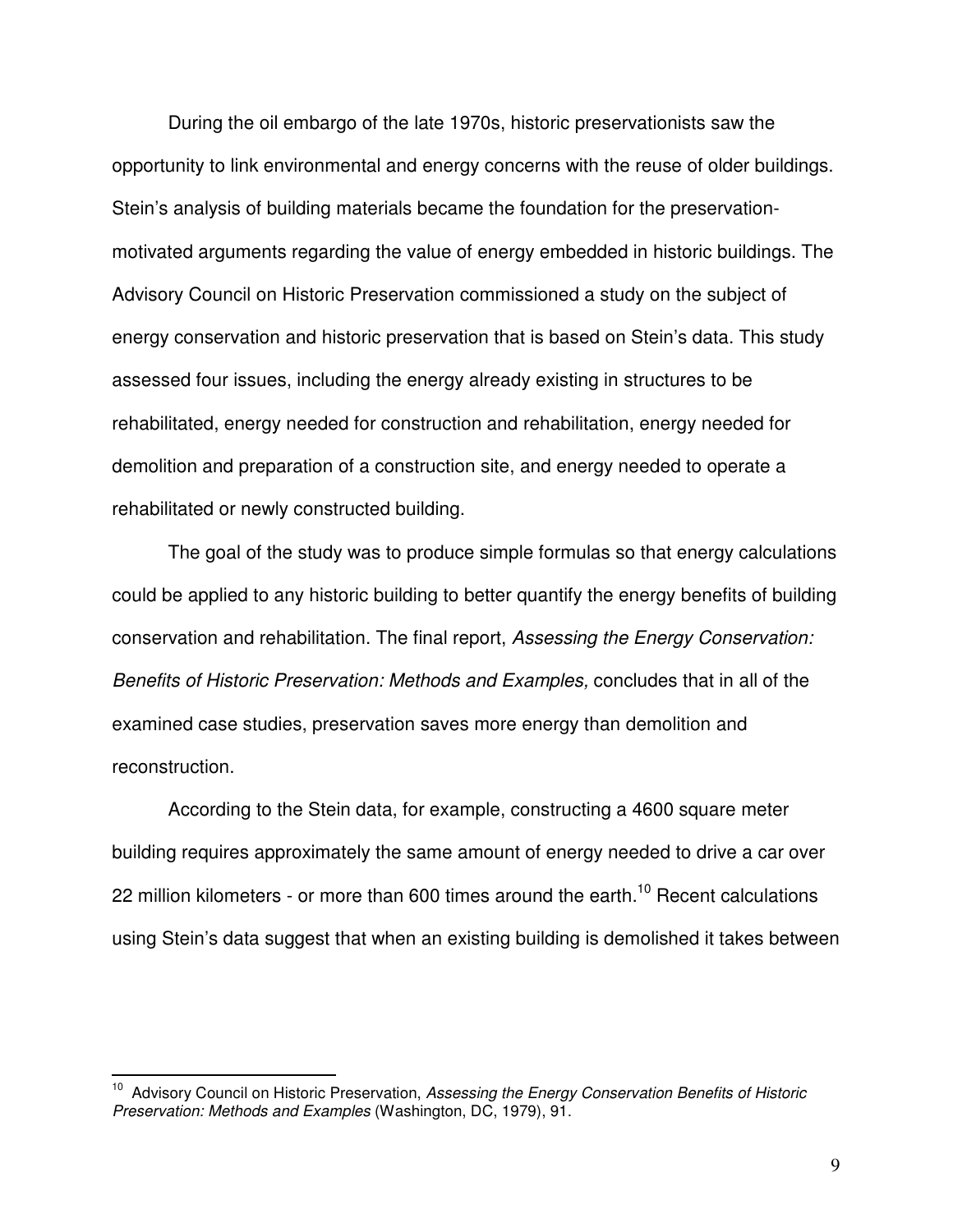approximately 25 and 60 years to recover the energy used in demolition and new construction. 11

However, there are qualifications that must be made regarding the Stein data and the calculations produced by the Advisory Council on Historic Preservation. First, because these numbers are based on embodied energy values of materials used in *new* construction in the 1960s, they are not a precise calculation of the energy value of historic buildings. Instead, they offer an estimate of the amount of energy that would be needed to construct a new building in the 1960s. Since material manufacturing has changed over time, some critics argue that embodied energy values based on studies of 1960's new construction no longer accurately represent the amount of energy embodied in a new structure today.

There is also significant variation in the embodied energy numbers produced by Stein and more recent research in the field. Raymond Cole, a researcher at the University of British Columbia, has compared embodied energy data on commercial buildings from several sources and found sizable differences. For example, at an estimate of 18.6 MJ/m2, Richard Stein's embodied energy estimates for commercial structures are approximately double that of Japanese Researcher Oka at approximately 10.9 MJ/m2, and more than four times those produced by Cole's own research, which estimates the energy value at around 4.5 MJ/m2. <sup>12</sup>

The embodied energy research field is plagued with methodological issues. There is no scientifically-agreed upon standard for calculating embodied energy, and uncertainty and controversy surrounds the data collection process. For example,

 $\frac{11}{11}$  An embodied energy calculation is available at www.thegreenestbuilding.org.

<sup>12</sup> Raymond Cole, "Life-Cycle Energy use in Office Buildings," *Buildings and Environment* 31, no. 4 (1996), 307-317.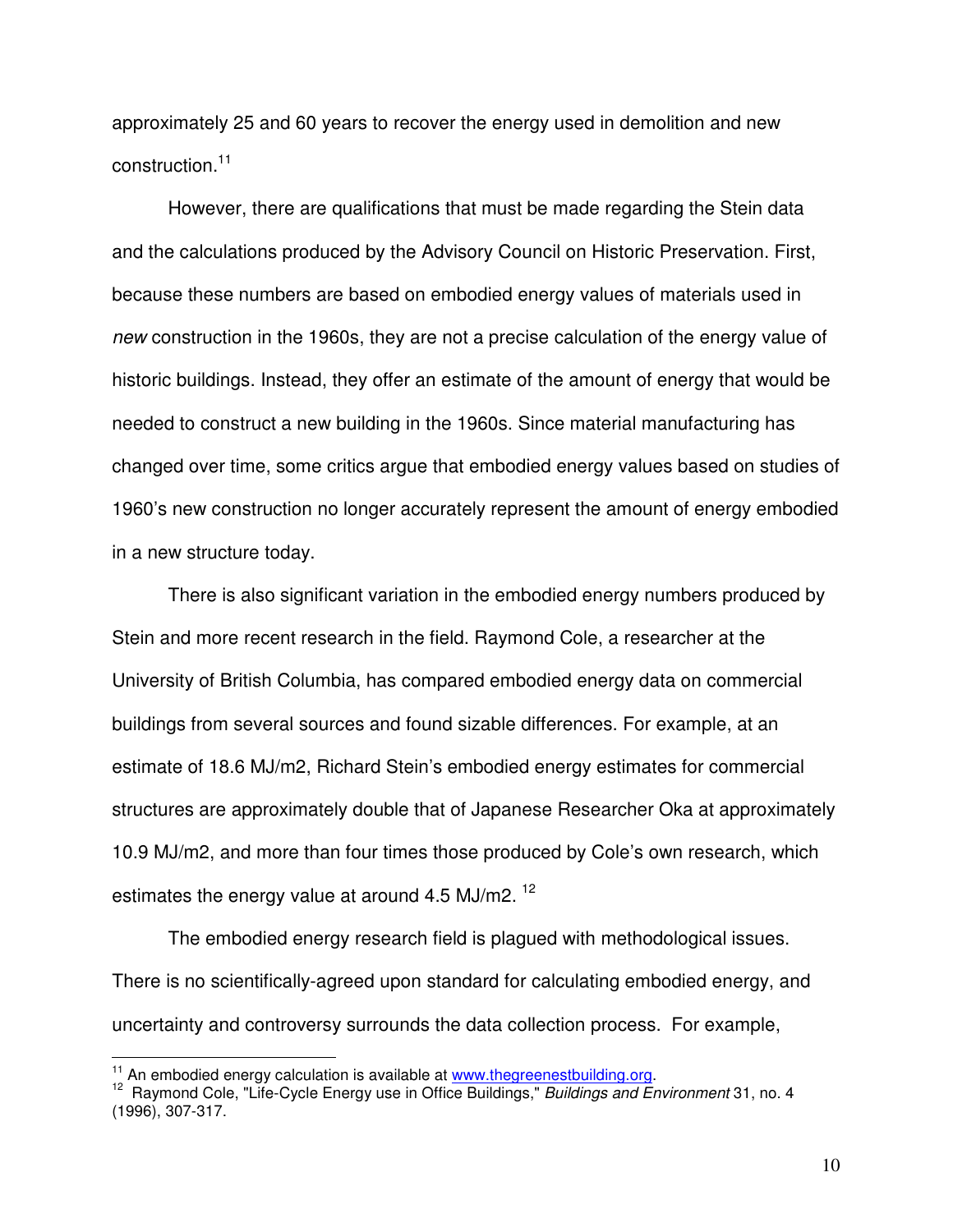undefined boundary conditions muddle the collection of data. Some data collection relies on cradle-to-gate calculations, which measure the energy involved from raw material extraction up until materials leave the gate of the factory. For example a cradleto-gate measurement of a building would include energy extracting raw materials (wood, steel, and other natural goods) and converting them in the building materials. Cradle-tosite calculations also include the energy costs associated with the actual buildings construction process on-site, and cradle-to-grave calculations include all energy costs through the disposal of a building. Numerous other methodological issues also await resolution.

With such dramatic differences in data and such methodological challenges, it is unsurprising that there is little scientific agreement about the importance of embodied energy relative to other energy used in buildings. In the past, embodied energy was believed to be relatively insignificant, amounting to no more than 10-15 percent of a building's total energy usage over a 50 year life span. According to the Athena Institute, a leader in life cycle research in North America, the vast majority of energy usage over a building's lifespan is used in operations. Reoccurring embodied energy, or the energy needed for remodeling and retrofits over a building's life span, accounts for another 10 percent of total energy usage. <sup>13</sup>

Recent research from outside North America looks at more energy efficient buildings and suggests that the Athena Institute findings may significantly underestimate the total ratio of embodied to operating energy. A 2007 study by Klunder Itard finds that

<sup>&</sup>lt;sup>13</sup> Athena Institute; http://www.athenasmi.org/about/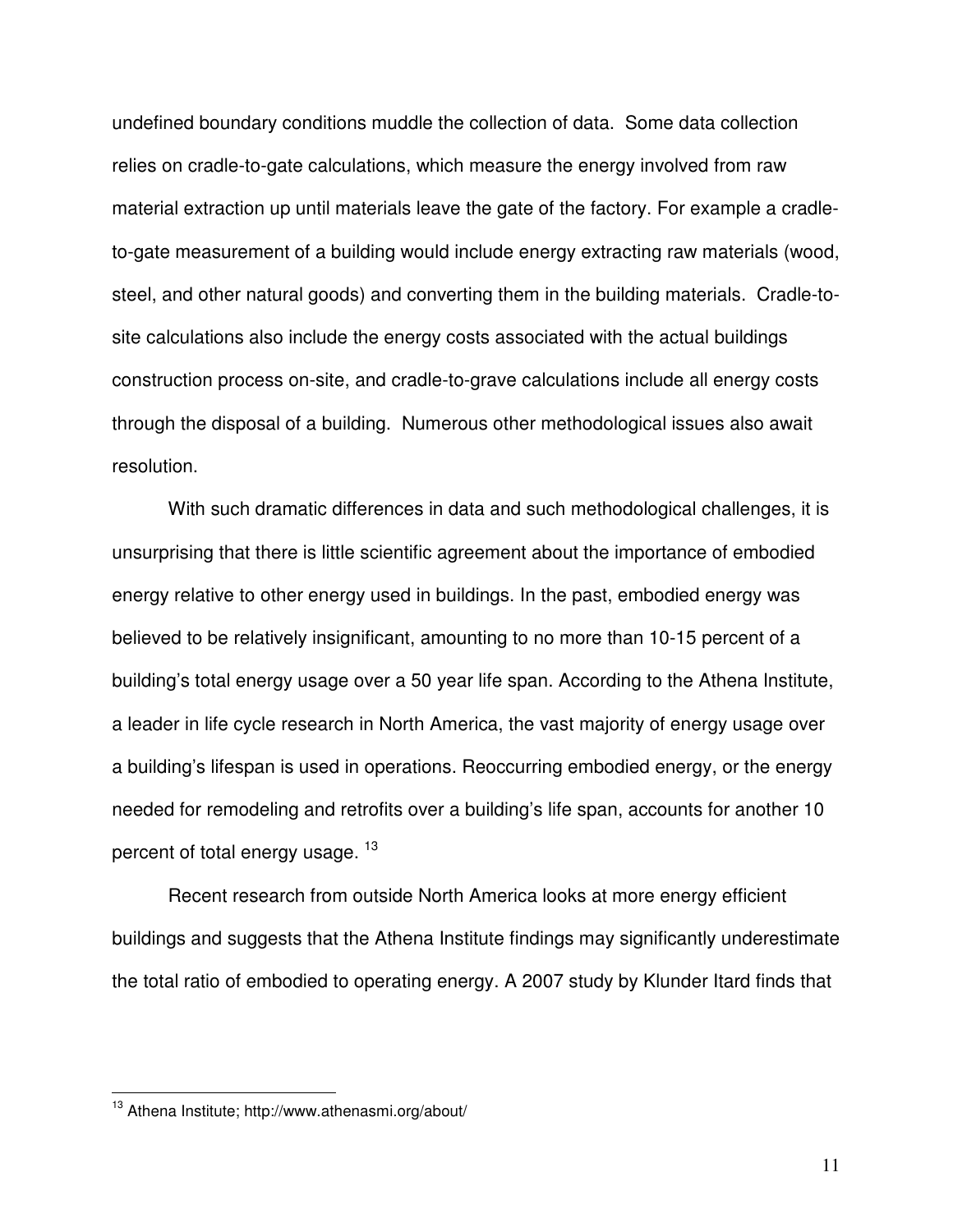embodied energy can account for 30 percent of total energy use in homes.<sup>14</sup> Research that assessed green multi-family housing in Sweden found that up to 45 percent of lifecycle energy costs are attributed to embodied energy.<sup>15</sup> One Israeli study found that embodied energy accounted for 60 percent of a building's energy usage over a 50 year life cycle.<sup>16</sup>

With ever-increasing concerns about energy and other resource use, scientists must reach a consensus on an accepted methodology for calculating embodied energy. A renewed effort must then be made to accurately account for the embedded energy in buildings. Even with questions about the reliability of current data, one thing is certain: as buildings become more and more energy efficient, embodied energy will account for a proportionally larger share of a building's total lifetime energy usage. Proponents of demolition and reconstruction will be increasingly less justified in arguing that buildings can or should be destroyed in the name of environmental conservation.

## **Embodied Carbon**

Interest in embodied carbon is a more recent phenomenon, driven by concerns about climate change inducing carbon dioxide emissions. Like embodied energy, embodied carbon calculations estimate the amount of carbon emitted through building construction, including the carbon emitted extracting and manufacturing building materials, carbon emitted in transporting materials, and carbon emitted assembling a

<sup>&</sup>lt;sup>14</sup> Itard Klunder, "Comparing Environmental Impacts of Renovated Housing Stock with New Construction," *Building Research & Information* 35, no. 3 (2007), 252-267.

<sup>15</sup> Catarina Thormark, "A Low Energy Building in a Life-Cycle –its Embodied Energy, Energy Need for Operation and Recycling Potential," *Building and Environment* 37, no. 4 (2001).

<sup>&</sup>lt;sup>16</sup> N Huberman and D. Pealman, "A Life-Cycle Energy Analysis of Building Materials in the Negev Desert ," *Energy & Buildings* 40, no. 5 (2008), 837-848.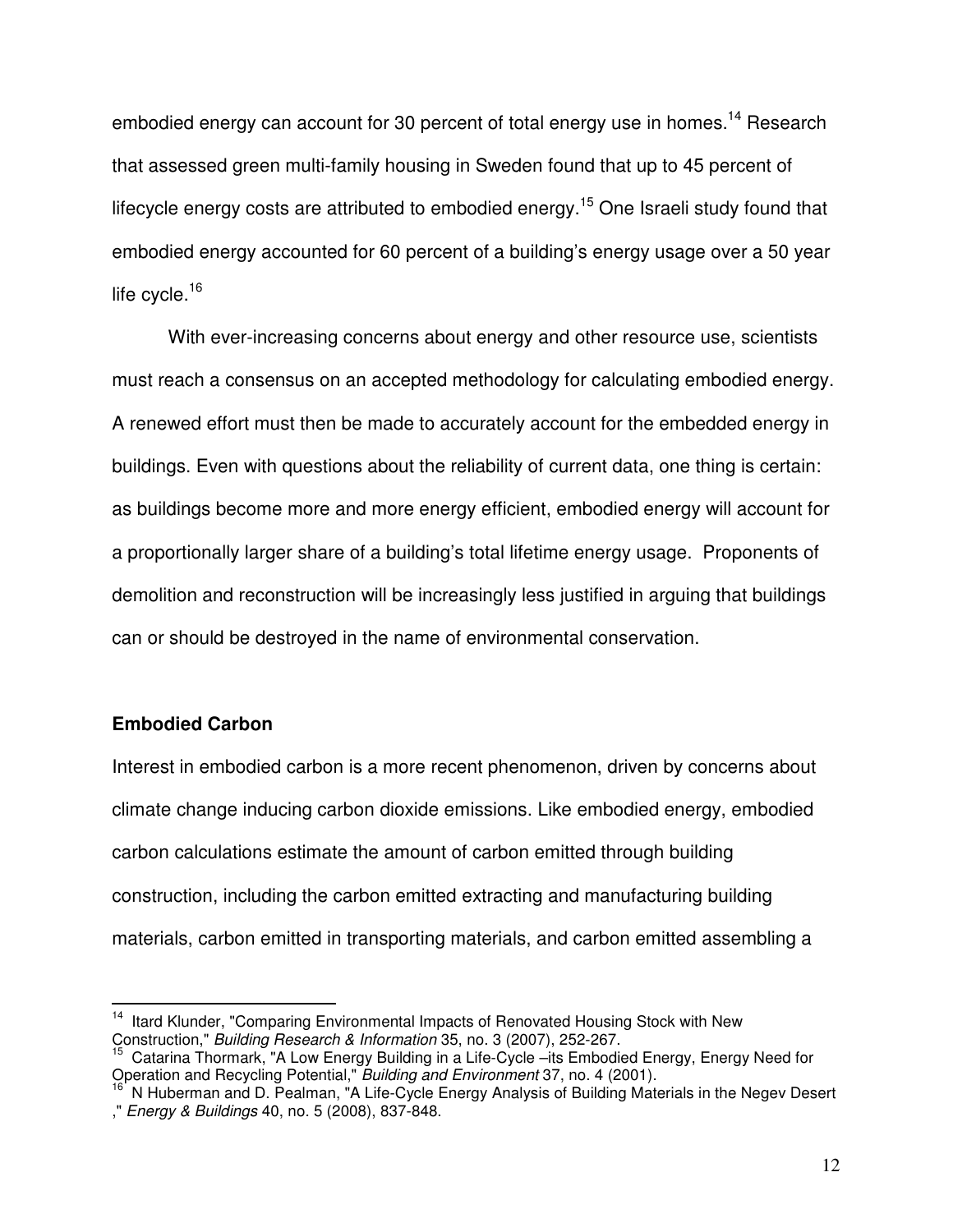building. In 2006, a comprehensive assessment of carbon associated with building materials was conducted by researchers Craig Jones and Geoff Hammond from the University of Bath in the United Kingdom. Jones and Hammond's draft of *Inventory of Carbon and Energy* (ICE) drew data from secondary resources, including books, conference papers, and the web. The ICE draft selected what the researchers believed to be the best of this data to create the ICE database.

Jones and Hammond found that the embodied carbon figures are less accurate than those for embodied energy. Only about 20 percent of the researchers that produced embodied energy data used in the Inventory also provided estimates of embodied carbon; thus, Hammond and Craig relied on other sources, such as data for average fuel mix per industry.<sup>17</sup> In addition, embodied carbon numbers are also compromised by other methodological issues that plague researchers. Nonetheless, the *Inventory of Carbon and Energy* is still the most complete study to date that synthesizes research on embodied carbon.

Using ICE data, *New Tricks with Old Bricks*, a March 2008 study from the British Empty Home Agency, compares carbon dioxide emissions in new construction with the refurbishment of existing homes. The study concludes that when embodied CO2 is taken into account, new, energy-efficient homes recover the carbon expended in construction only after 35-50 years of energy efficient operations.<sup>18</sup>

<sup>17</sup> Geoff Hammond and Craig Jones, *Inventory of Carbon and Energy (Version 1.5 Beta)* (Bath, U.K.: University of Bath,[2006]).pg. 2

<sup>18</sup> Building and Social Housing Foundation and Empty Homes Agency, *New Tricks with Old Bricks* (London, U.K.) Empty Homes Agency,

http://www.emptyhomes.com/documents/publications/reports/New%20Tricks%20With%20Old%20Bricks %20-%20final%2012-03-081.pdf. 2008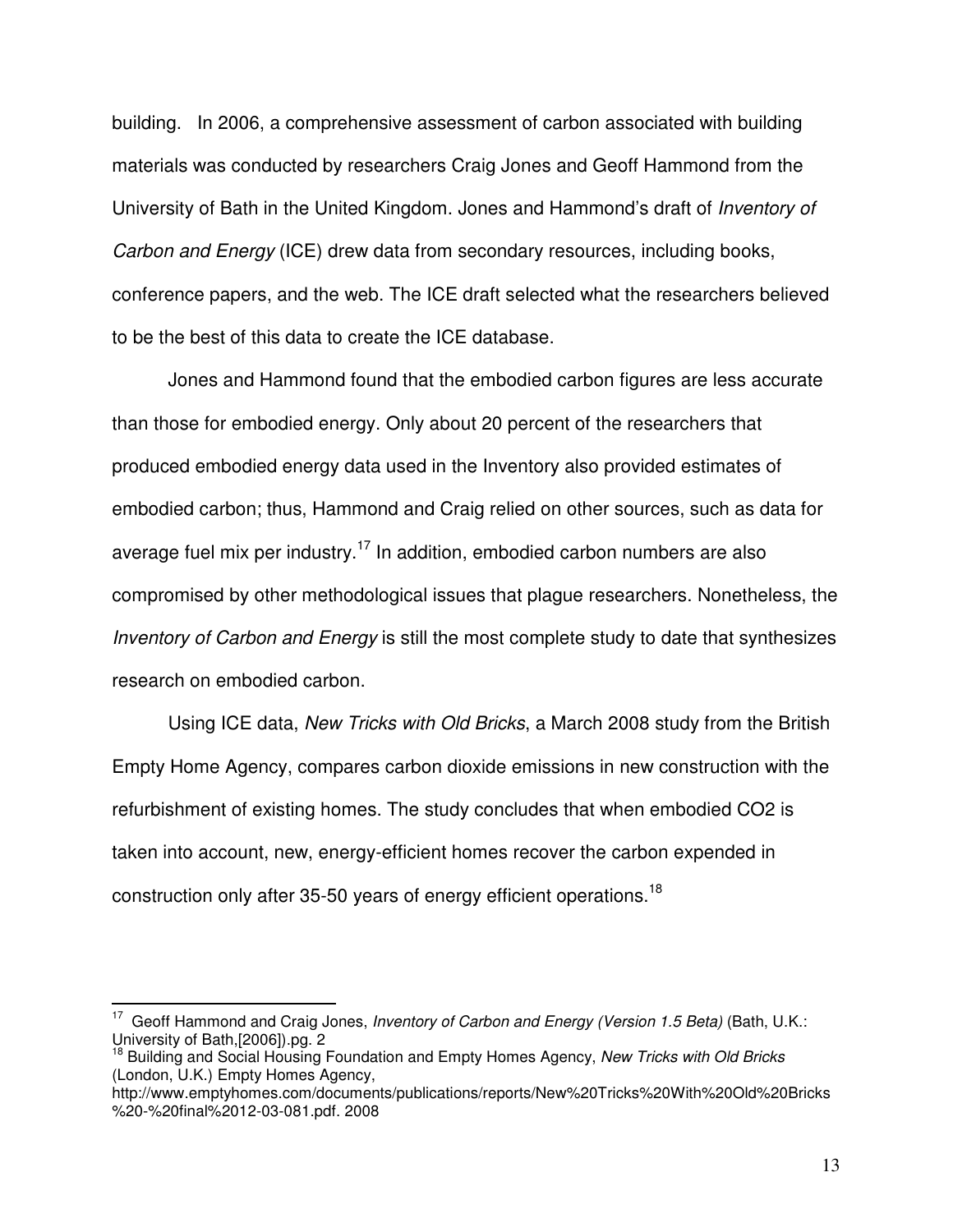Architect Stephen Tilly has noted that while new construction may offer carbon savings in the longer term (30-50 years, according to the UK analysis), most climate scientists have argued that carbon emissions must be reduced radically within the next 20-30 years. New construction appears to have a damaging impact on the environment in the short to mid-term, and environmental benefits would be recognized only after up to a half-century of efficient operations.<sup>19</sup> Since the climate crisis requires immediate action to reduce global warming gasses, reuse and retrofits of existing buildings offer a more environmentally responsible way of reducing carbon emissions in the short term than demolition and new construction.

## **Life Cycle Analysis**

Estimates of embodied energy or embodied carbon look at only one dimension of the impacts of building construction, and are therefore limited tools. According to Canadian Architect, "the internationally accepted method for evaluating the environmental effects of buildings and their materials is life cycle assessment (LCA)."<sup>20</sup> This process evaluates the direct and indirect environmental impacts associated with a building by quantifying energy, material usage and environmental releases at each stage of the life cycle. The calculation also includes resource extraction, goods manufacturing, construction, use, and disposal.

LCA is considered superior to other forms of environmental assessment because

<sup>&</sup>lt;sup>19</sup> Personal conversation with Stephen Tilly, AIA. July 28, 2008

<sup>&</sup>lt;sup>20</sup> Canadian Architect, "Measures of Sustainability,"

http://www.canadianarchitect.com/asf/perspectives\_sustainibility/measures\_of\_sustainablity/measures\_of \_sustainablity\_intro.htm (accessed June 7, 2007).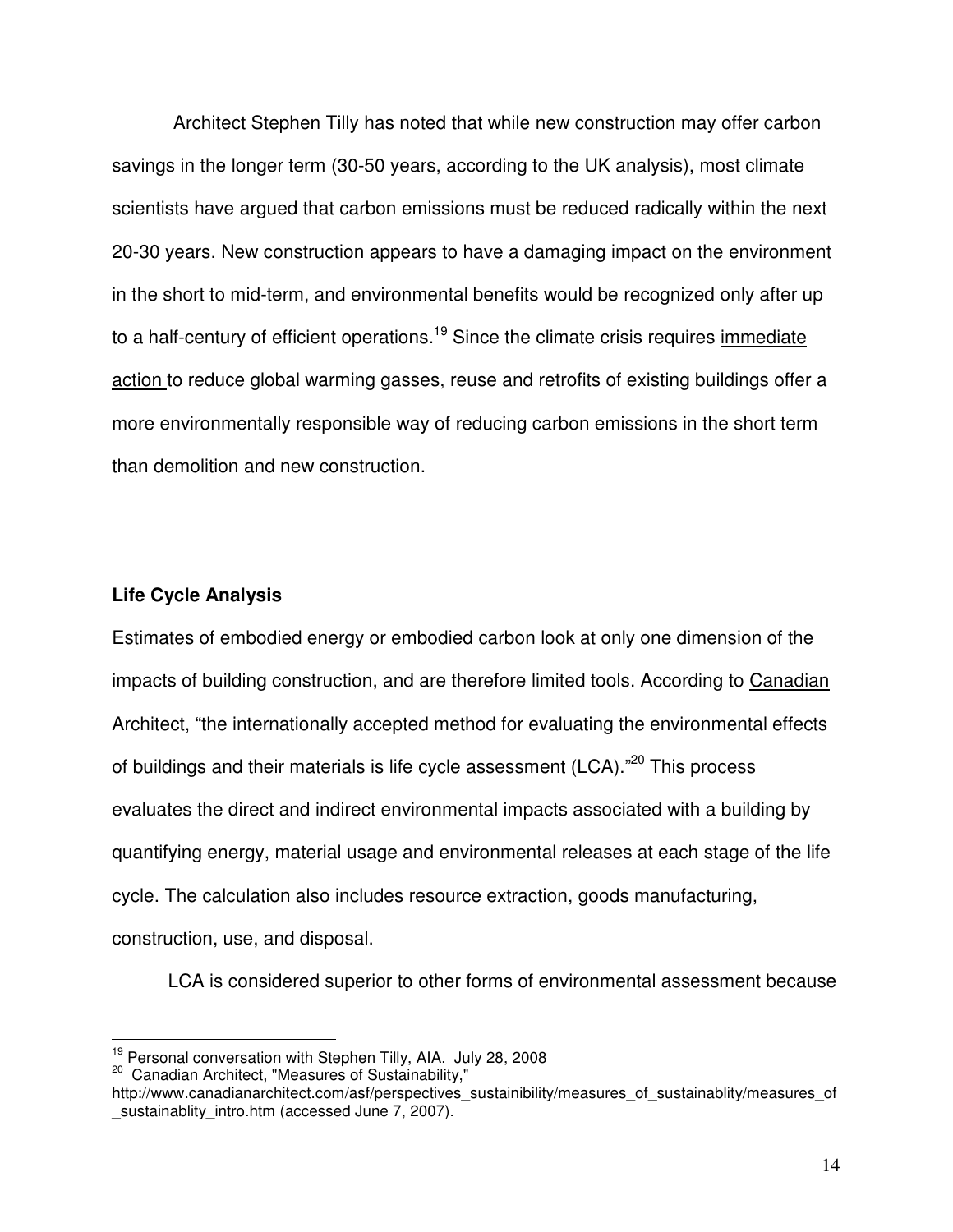it examines impacts during a building's entire life, rather than focusing on environmental impacts at one particular stage. Unlike embodied energy or embodied carbon calculations, LCA provides an assessment of environmental impacts such as air and water pollution, toxic releases in landfills, and natural resource depletion.

The Athena Institute is one of the leading developers of LCA software in North America. In *Renovating vs. Building New: The Environmental Merits*, Wayne Trusty, President of the Athena Institute, discusses the application of Athena's Environmental Impact Estimator software. The software is able to compare the environmental costs of renovation versus new construction. Trusty explains the importance of looking at a variety of indicators to understand a building's environmental impact.

> "In the case of buildings, the energy required to operate a building over its life greatly overshadows the energy attributed to the products used in its construction. However, for other embodied effects such as toxic releases to water, effects during the resource extraction and manufacturing stages greatly outweigh any release associated with building operations**.** The essence of LCA is to cast a wide net and capture all of the relevant effects associated with a product or process over its full life cycle."<sup>21</sup>

Trusty's analysis suggests the importance of assessing and weighing *all* impacts of new construction – not just the energy used – to understand the full environmental costs and benefits of new construction relative to rehabilitation.

Yet his analysis regarding the energy dimension of the LCA methodology raises

important questions. As discussed above, there are significant methodological issues

<sup>21</sup> Wayne Trusty, *Renovating vs. Building New: The Environmental Merits*, 200?),

http://athenasmi.ca/publications/docs/OECD\_paper.pdf (accessed October 12, 2007).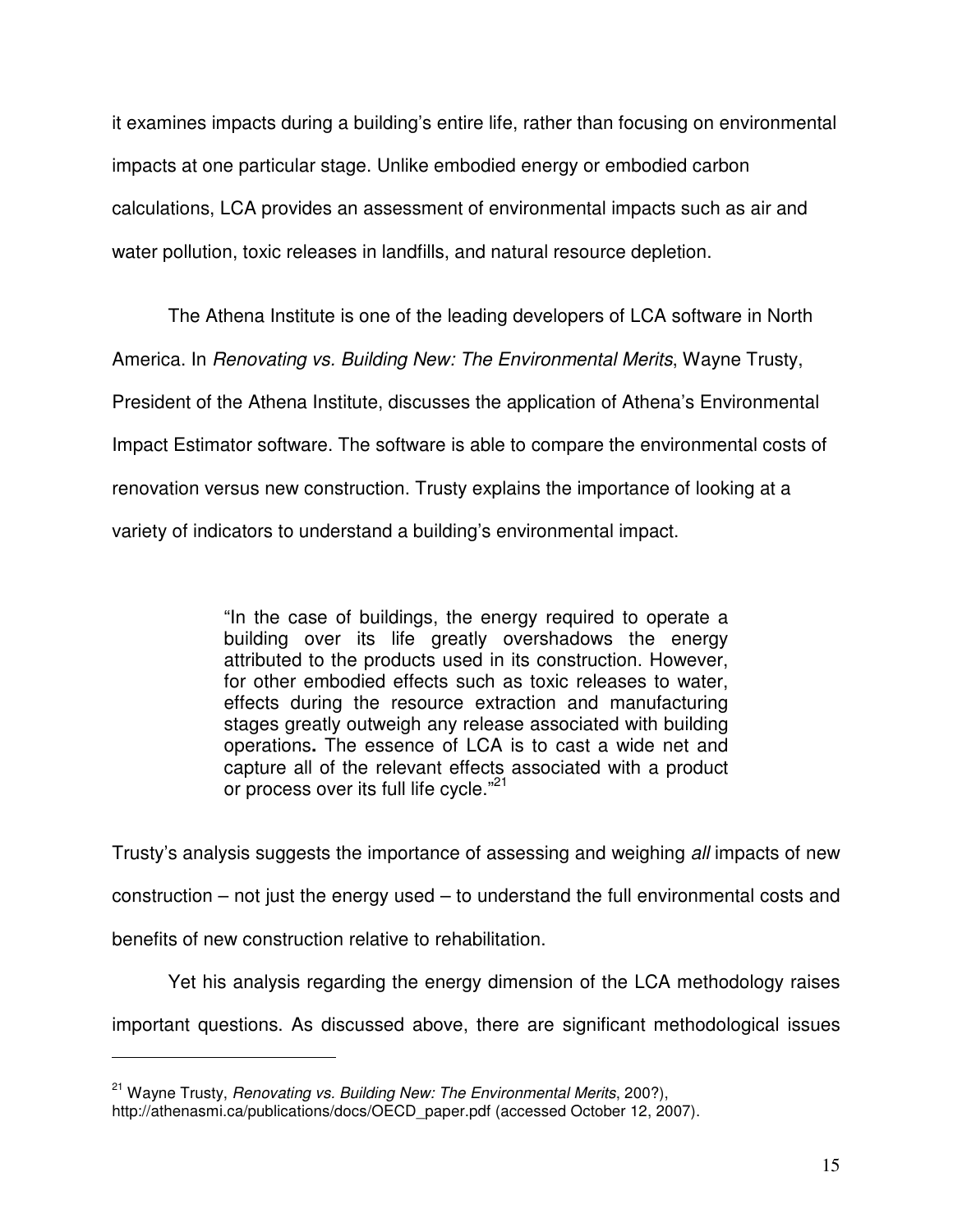that call into question the accuracy of embodied energy estimates, and since these numbers are embedded in LCA models such as those used by Athena, the resulting LCA analysis may be inaccurate.

Nevertheless, a recent study by Dian Ross with the University of Victoria uses the Athena software to perform three separate life cycle analyses for a heritage building and a newly constructed building. The Ross study concludes that the "Hypothetical House [newly constructed house] consumes more energy in its construction, and at a substantially higher environmental cost than the Original house." She notes that operating cost comparisons alone do not fully consider the environmental impact of demolition and new construction.<sup>22</sup>

Both Ross's and Trusty's work demonstrate the need for a comprehensive assessment of the environmental impacts of reuse versus new construction, and underscores the importance of ensuring that embodied energy and embodied carbon data are accurate. This is all the more important now that the influential U.S. Green Building Council has made Athena's LCA model the basis for the distribution of points under LEED.

#### **B. Reinvestment: Why Neighborhoods Matter**

While building reuse represents an important means of reducing carbon emissions and the use of energy and other natural resources, reinvestment in older neighborhoods offers a means to capitalize not only on the embodied energy and carbon in existing

<sup>&</sup>lt;sup>22</sup> Dian Ross, "Life Cycle Assessment in Heritage Buildings" (Work Term Report, Victoria, British Columbia, 2007).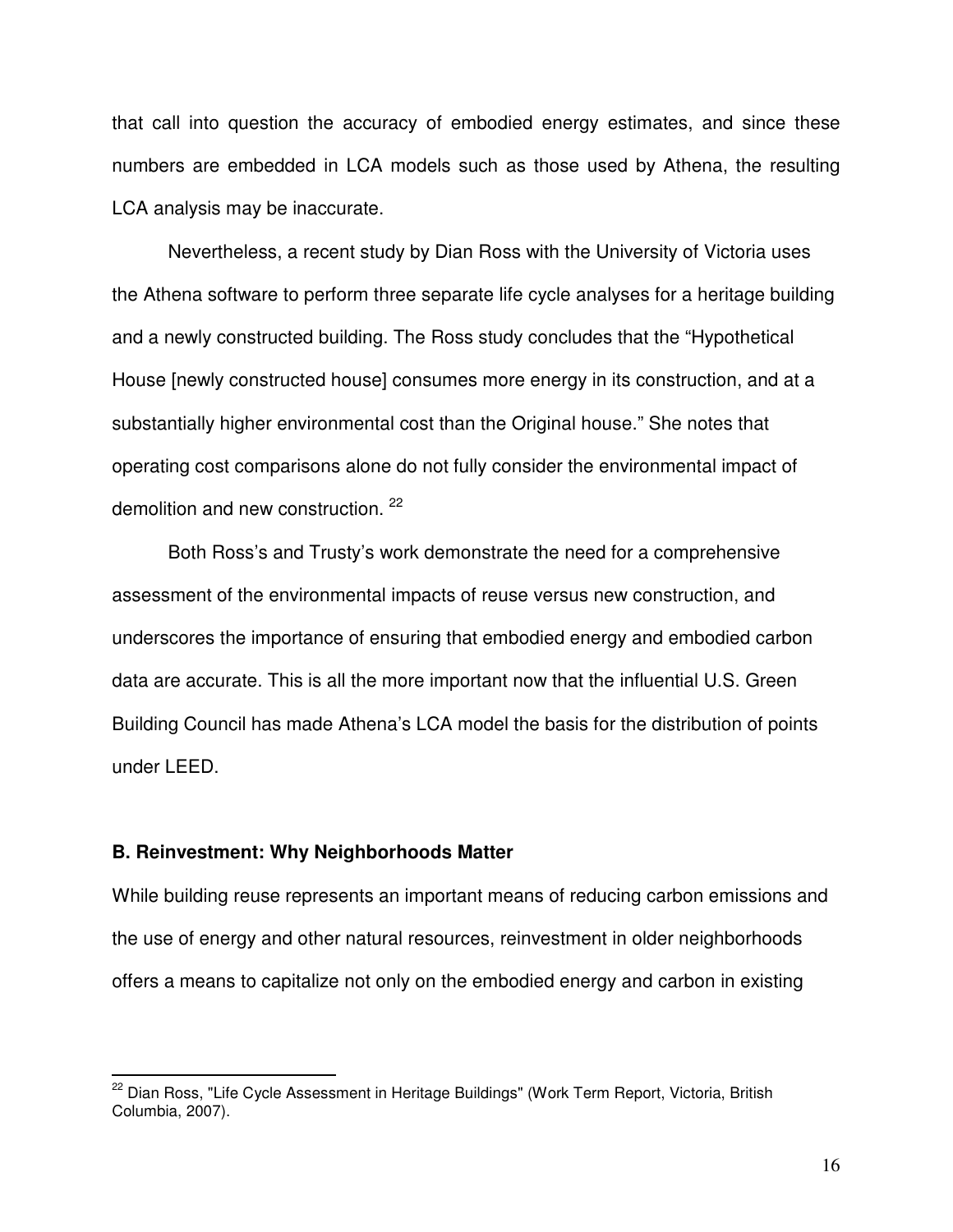buildings, but also on the infrastructure that serves buildings. As will be examined, older and historic neighborhoods offer other environmental advantages as well.

## *Land Use*

In recent years, land has been developed in the United States at a rate of approximately three times that of population growth. In fact, the average American uses five times more land than just 40 years ago. For example, while the city of Baltimore, Maryland lost about 250,000 residents in the last quarter century, its suburbs expanded by 67 percent.<sup>23</sup> In yet another older Northeast city, Philadelphia, metropolitan population growth has grown by 66 percent in the past 50 years, but land development has grown by 401 percent.<sup>24</sup>

Land use has a tremendous impact on carbon emissions. Research has demonstrated that in the United States, people who live in more sprawling locations drive 20-40 percent more than those who live in more compact urban areas.<sup>25</sup> Yet as the authors of the recent *Growing Cooler* report note, "for 60 years, we have built homes ever farther from workplaces, created schools that are inaccessible except by motor vehicle, and isolated other destinations – such as shopping – from work and home."<sup>26</sup> The planning and transportation theory of "smart growth" has emerged as an alternative to such

*Renewing Pennsylvania* (Washington DC: The Brookings Institution,[2003]), http://www.brookings.edu/es/urban/pa/chapter1.pdf.

<sup>&</sup>lt;sup>23</sup>Chesapeake Bay Foundation, "Growth Sprawl and the Chesapeake Bay: Facts about Growth and Land use," http://www.cbf.org/site/PageServer?pagename=resources\_facts\_sprawl (accessed Sept. 1, 2008). http://www.cbf.org/site/PageServer?pagename=resources\_facts\_sprawl 24 Brookings Institution Center on Metropolitan Policy, *Back to Prosperity: A Competitive Agenda for*

<sup>25</sup> Reid Ewing, Keith Bartholomew, Steve Winkelman, Jerry Waters and Don Chcen, *Growing Cooler: Evidence on Urban Development and Climate Change Executive Summary* (Washington, D.C.: The Urban Land Institute,2008),

http://www.1kfriends.org/documents/Growing\_Cooler\_Executive\_Summary.pdf (accessed Sept. 1, 2008) pg. 4 Cooler pg. 4).<br><sup>26</sup> Ibid pg. 2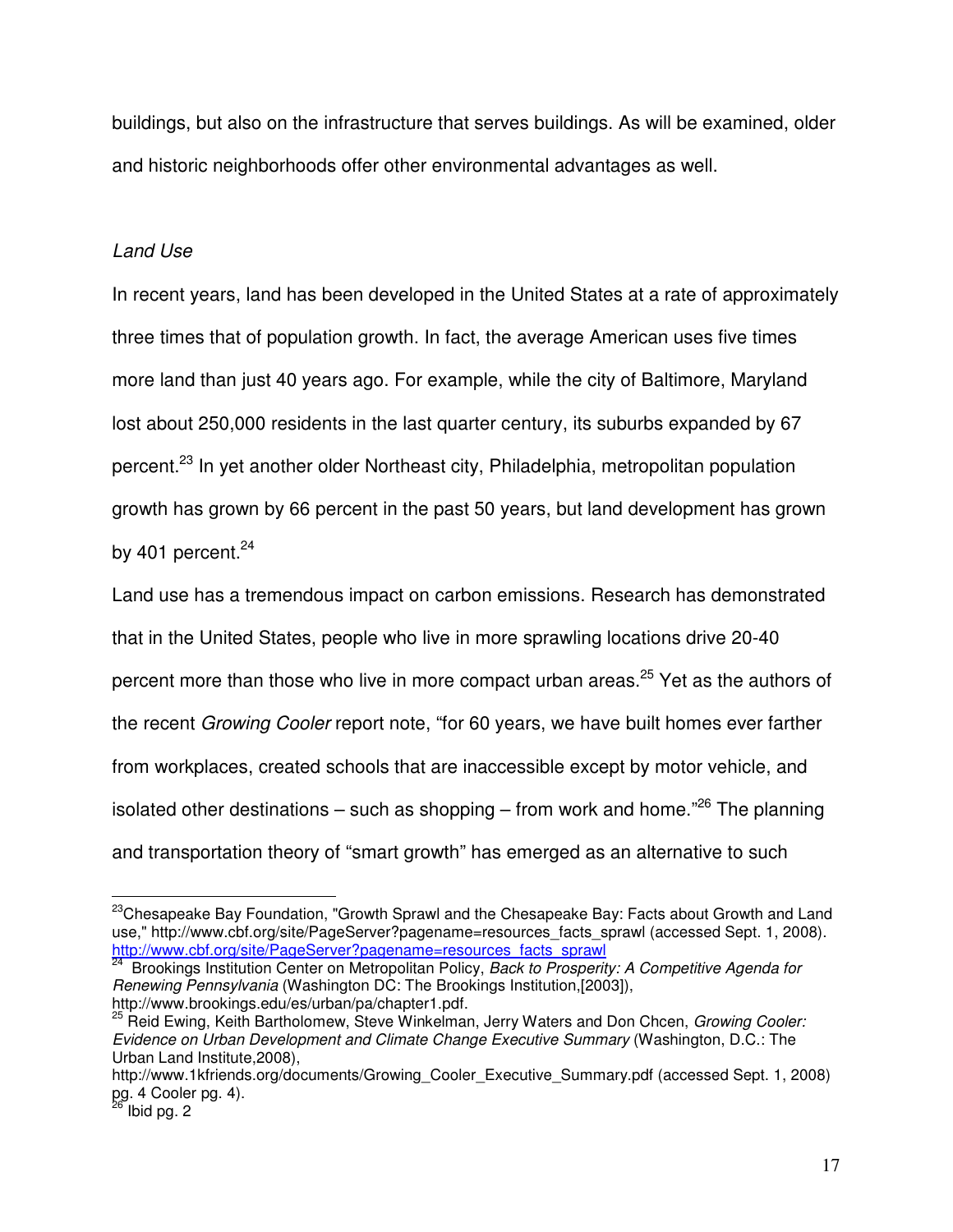sprawling development, and promotes high concentration of growth, transit-oriented development, and walkable, mixed-use communities.

The research surveyed in Growing Cooler "shows that much of the [projected] rise in vehicle emissions can be curbed simply by growing in a way that will make it easier of Americans to drive less."<sup>27</sup> Smart growth tactics could "reduce total transportation-related emissions from current trends by 7 to 10 percent as of 2050,"<sup>28</sup> according to some projections. The Brookings Institution notes that carbon savings from smart growth extend well beyond those associated with decreased driving. Compact development often means reduced heating and cooling costs because homes are smaller, or are in multi-family buildings. District energy systems can be used for power generation, which also creates substantial carbon savings. Municipal infrastructure requirements for roads, sewers, communication, power, and water are reduced by high density developments. Brookings points out that the reuse of existing structures provides carbon savings as well. <sup>29</sup>

Sprawl is a relatively recent phenomenon, because pre-World War II communities were built more compactly out of necessity. These neighborhoods tend to be dense, walkable, feature mixed uses, and are very often accessible to public transit. It makes sense that a significant component of a smart growth strategy would be to reinvest and redevelop in older urbanized areas to take advantage of their inherently

 $27$  Ibid pg.4

 $28$  Ibid pg. 9

<sup>29</sup>Marilyn A. Brown, Frank Southworth and Andrea Sarzynski, *Shrinking the Carbon Footprint of Metropolitan America* (Washington, D.C.: The Brookings Institution, 2008), pg. 11-12 http://www.brookings.edu/~/media/Files/rc/reports/2008/05 carbon footprint sarzynski/carbonfootprint re port.pdf.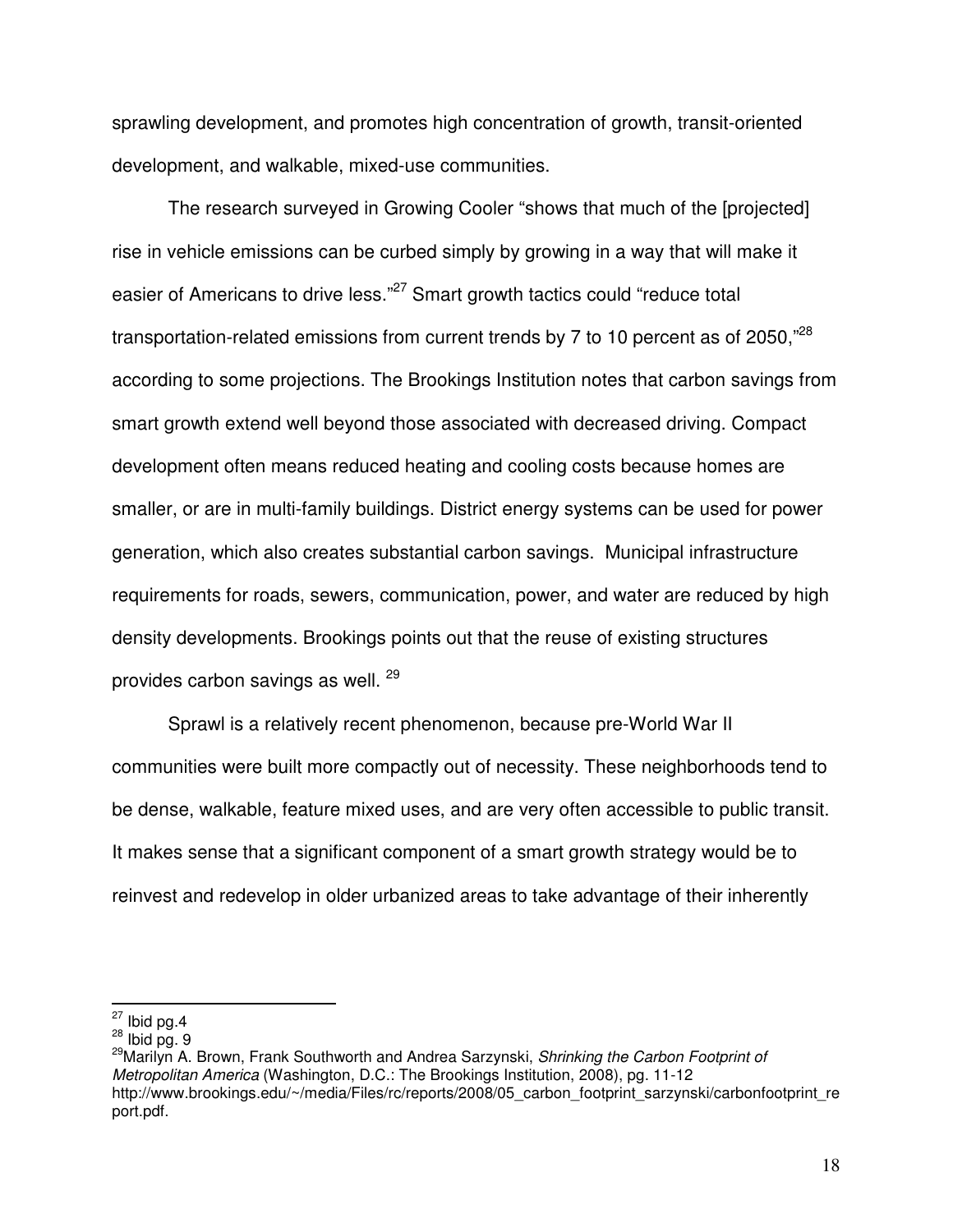sustainable features. Nevertheless, there are numerous obstacles to reinvestment in these older areas.

#### *Demographic Shifts and the Abandonment of Sustainable Communities*

Major demographic shifts in the last half-century have resulted in the movement of millions of Americans from older and historic communities in the Northeast and Midwestern United States to points south and southwest.<sup>30</sup> This southward flight has been fueled by the significant restructuring of the American economy, including the loss of manufacturing jobs that were previously concentrated in the Northeast and Midwest. While older industrial cities (now known as rustbelt cities) hollow out, tremendous population growth has occurred in areas such as Atlanta, Phoenix, and Las Vegas, where sprawl is the dominant form of development, and where water resources in particular are scarce. The result is the movement of millions of people from more sustainably designed places to far less sustainably developed areas that face uncertain futures given rapidly escalating gas prices and water scarcity.

There is some good news, however. Reinvestment in many traditionally planned communities in some regions of the U.S. – largely on the coasts - is occurring. With gas hovering between \$115-135 a barrel, Americans now have more incentive than ever to reduce VMTs and live and work in transit-accessible areas. Recent analysis suggests that while housing prices have dropped between significantly nationwide, homes in center cities or in transit accessible areas have retained, or even increased in value.<sup>31</sup>

<sup>30</sup> Bruce Katz and Robert Lang, *Redefining Urban and Suburban America: Evidence from Census 2000* (Washington, DC: The Brookings Institution, 2005). 31 Eric M. Weiss, "Gas Prices Apply Brakes to Suburban Migration," *Washington Post* August 5, 2008,

http://www.washingtonpost.com/wp-dyn/content/story/2008/08/04/ST2008080402649.html.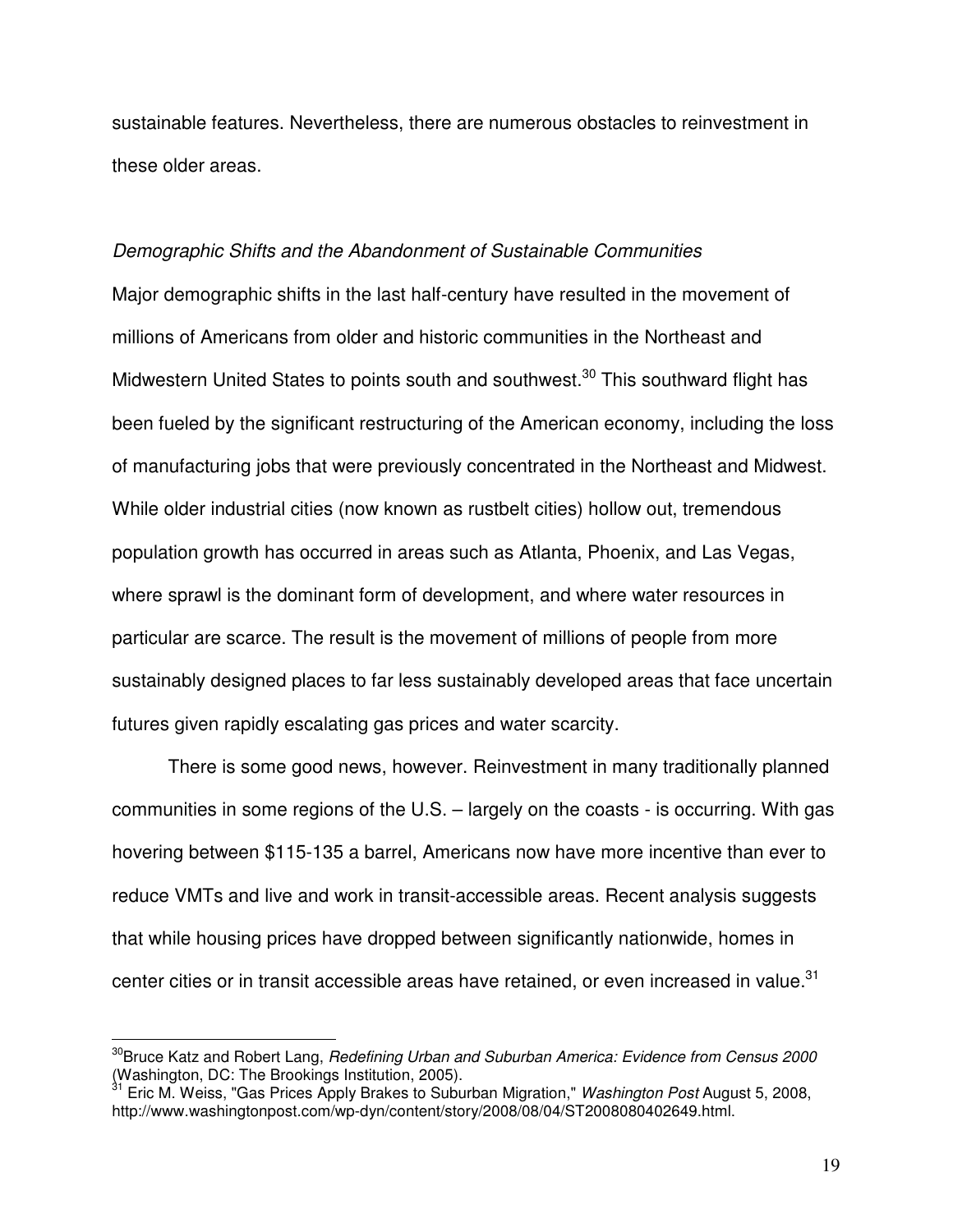Nonetheless, rustbelt cities lie fallow, and remain significantly underused and potentially undervalued assets. This poses several important questions: Is it environmentally responsible to encourage growth in areas of the country that are environmentally unfit to handle it – while masses of infrastructure and buildings in sustainable designed cities rot? What are the *real* environmental consequences of such decisions? Or is disinvestment in the rustbelt just a simple – if troubling -- economic and political reality with no solution?

The answers are not so clear. But with millions of square feet of abandoned building stock, the questions seem to warrant at least some consideration. This is an area in which additional research and thought is of enormous importance.

#### **C. The Value of Green Retrofits**

In addition to reinvestment in older and historic communities and building reuse, building retrofits offer a significant and essential means of reducing carbon dioxide emissions in the United States. Researchers from McKinsey and Company identified five major clusters of abatement potential, including the building and appliance sectors. Buildings and appliance efficiency is projected to reduce carbon emissions by at least 710 megatons by 2030. $32$ 

Significant barriers to retrofitting buildings exist, including:

**Cost:** Many home and business owners expect a short payback period. Many consumers are reluctant or unable to make the capital investment needed to retrofit a home or building.

<sup>32</sup> Jon Creyts et. al., *Reducing U.S. Greenhouse Gas Emissions: How Much and at what Cost?* McKinsey & Company,[2007]), pg. 33, http://www.mckinsey.com/clientservice/ccsi/pdf/US\_ghg\_final\_report.pdf.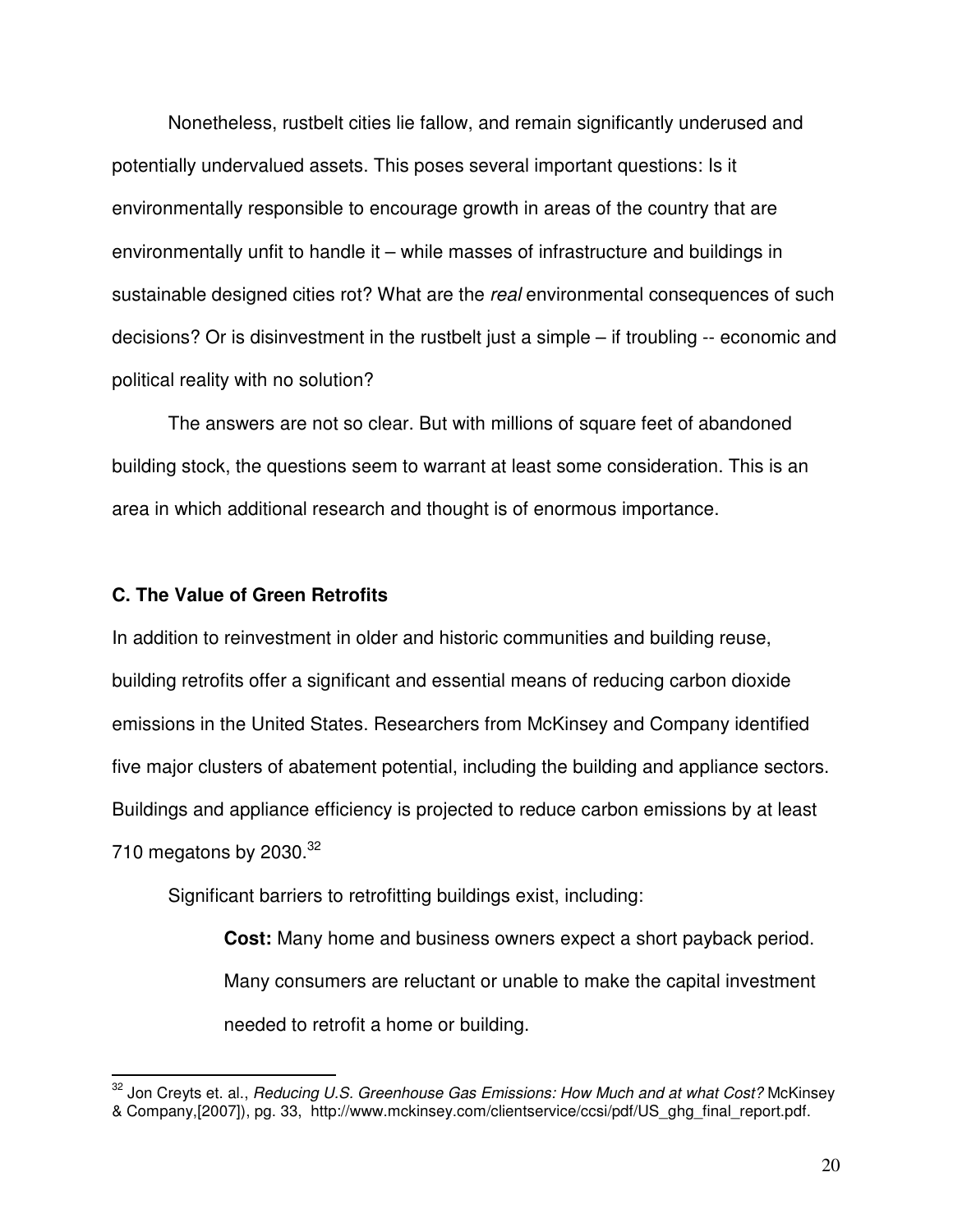**Visibility:** Energy consumers often do not see the real price of power, or how power usage can be reduced dramatically based on behavioral changes.

**Agency.** Landlords frequently pass on utility costs to tenants. While the market for energy efficient buildings is improving, there are not enough incentives to outweigh the substantial capital outlay required for owners to retrofit their buildings.

**Quality**. Consumers may worry that efficient appliances may not perform as well as conventional ones.

**Availability.** Energy efficient products and/or skilled labor to perform retrofits may not be readily available in certain geographic areas.<sup>33</sup>

These barriers often make it more attractive to demolish and rebuild a new green building rather than reuse and retrofit an existing building.

## *Historic Buildings and Energy Efficiency*

There is a widespread perception that buildings constructed prior to World War II are "energy-hogs," and are far less energy efficient than more recently constructed buildings. However, data from the U.S. Energy Information Agency suggests that buildings constructed before 1920 are actually more energy efficient than buildings built

 $33$  lbid pg.41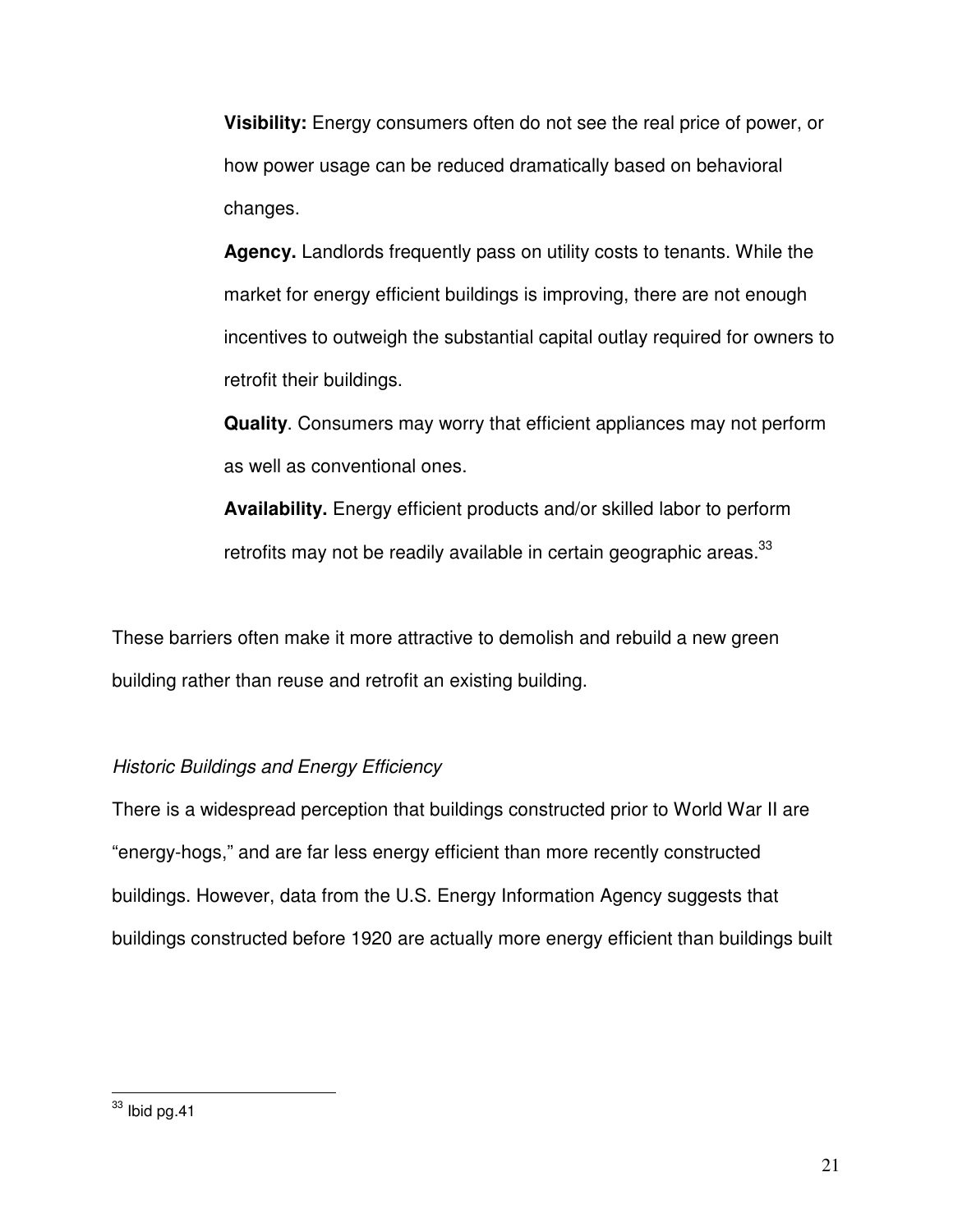at any time afterwards – except for those built after 2000. Even then, the improved performance of new construction is marginal.<sup>34</sup>

## **Average annual energy consumption Btu/sq. ft**

| <b>Commercial Buildings (non malls)</b> |          |
|-----------------------------------------|----------|
| Before 1920                             | 80,127   |
| $1920 - 1945$                           | 90,234   |
| $1946 - 1959$                           | 80,198   |
| $1960 - 1969$                           | 90,976   |
| $1970 - 1979$                           | 94,968   |
| $1980 - 1989$                           | 100,077  |
| $1990 - 1999$                           | 88,834   |
| $2000 - 2003$                           | 79,70335 |

This data suggests that only in the last ten years have we constructed buildings that are more efficient than those constructed prior to 1920.

Furthermore, in 1999, the federal General Services Administration (GSA) examined its buildings inventory and found that utility costs for historic buildings were 27 percent less than for more modern buildings.<sup>36</sup> The relatively superior performance of historic buildings is due largely to difference in construction methods. Many historic buildings have thick, solid walls with thermal mass that reduces the amount of energy needed for heating and cooling. Buildings designed before the widespread use of electricity often feature transoms, high ceilings, and large windows for natural light and ventilation, as well as shaded porches and other features to reduce solar gain. In the past, architects and builders also paid close attention to siting and landscaping as

<sup>34</sup>U.S. Energy Information Agency. Consumption of Gross Energy Intensity for Sum of Major Fuels for Non Mall Buildings. 2003. Available at:

http://www.eia.doe.gov/emeu/cbecs/cbecs2003/detailed\_tables\_2003/2003set9/2003pdf/c3.pdf  $\frac{35}{1}$  ibid

<sup>36</sup> U.S. General Services Administration, *Financing Historic Federal Buildings: An Analysis of Current Practice* (Washington, D.C.: Office of Business Performance, Public Building Service, General Services Administration,[1999]).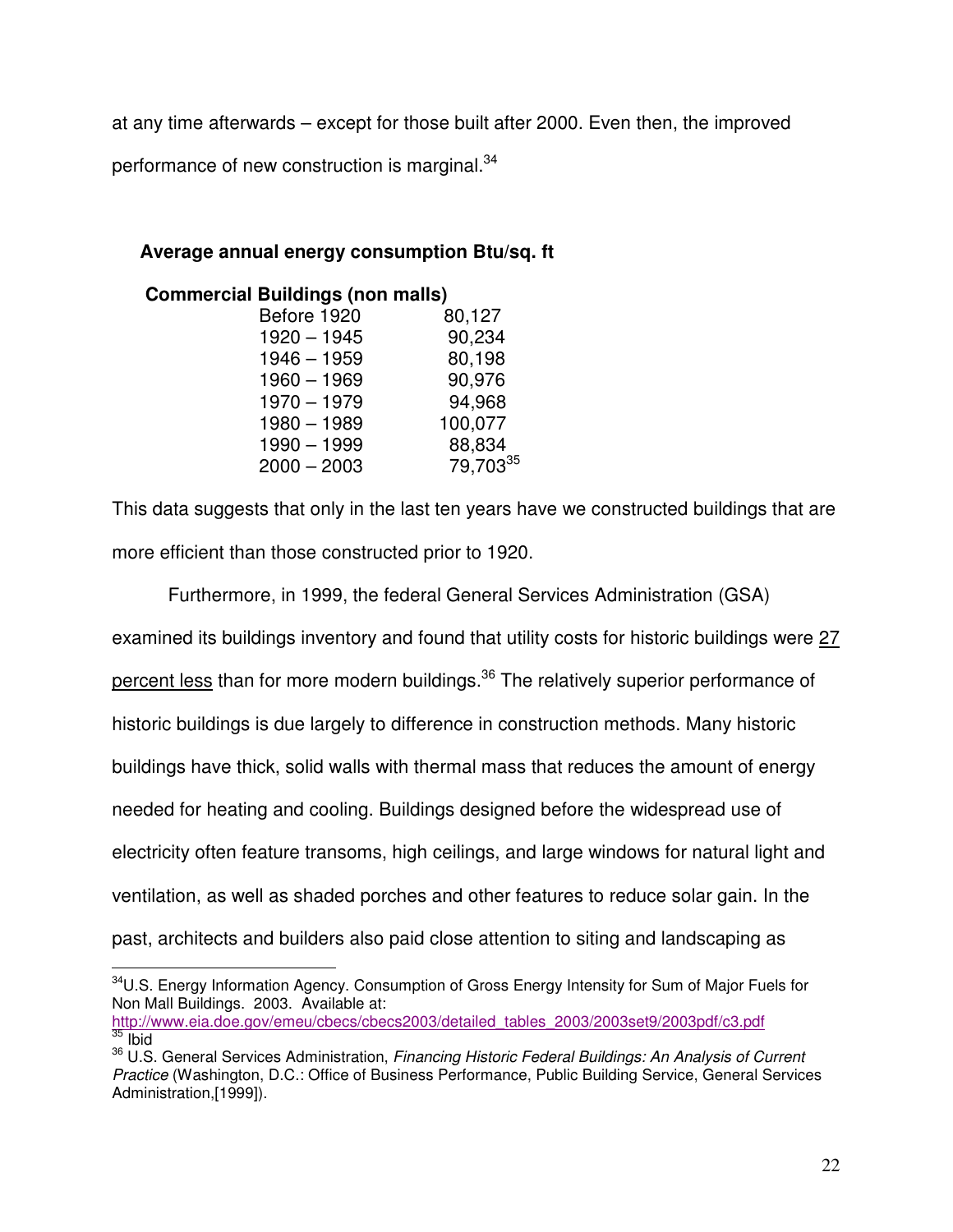methods for maximizing sun exposure during the winter months and minimizing it during warmer months.

Despite data suggesting the overall efficiency of pre-1920 buildings, there are many instances in which historic buildings do not use energy efficiently. Older forms of heating and cooling do not often match the precision of today's technology. Elaine Adams from the General Service Administration noted that alterations to many historic buildings over the years have actually made buildings that were once efficient more energy inefficient.<sup>37</sup>

Modern buildings, or those constructed between 1940 an 1970, present a different and more complicated set of challenges. Architect Carl Elefante has noted that modern era buildings perform very differently than buildings constructed before World War II.<sup>38</sup> These buildings were often constructed of experimental materials and systems that failed or never performed as expected. This lack of quality was also driven by a building ethic and philosophy that posited that buildings should only last about 30 years and that each generation should have the opportunity to build anew.

Since these buildings were constructed during an era in which cheap energy was abundant, there were also few concerns about designing buildings efficiently. Government data provided above illustrates the poor energy performance of these buildings. However, demolishing these buildings and replacing them is not a realistic solution. Elefante notes that "in practical terms, the quantity of the modern-era building stock dictates that we find ways to use these buildings far into the future. Their (lack of)

 $37$  This chart was created by Elaine Gallagher Adams, AIA LEED APN, formerly with the GSA's Denver office.

<sup>38</sup> Carl Elefante, "The Greenest Building is...One that's Already Built," *Forum Journal* 21, no. 4 (Summer 2007), pg. 26-38, http://www.preservationnation.org/issues/sustainability/additionalresources/Forum\_Journal\_Summer2007\_Elifante.pdf.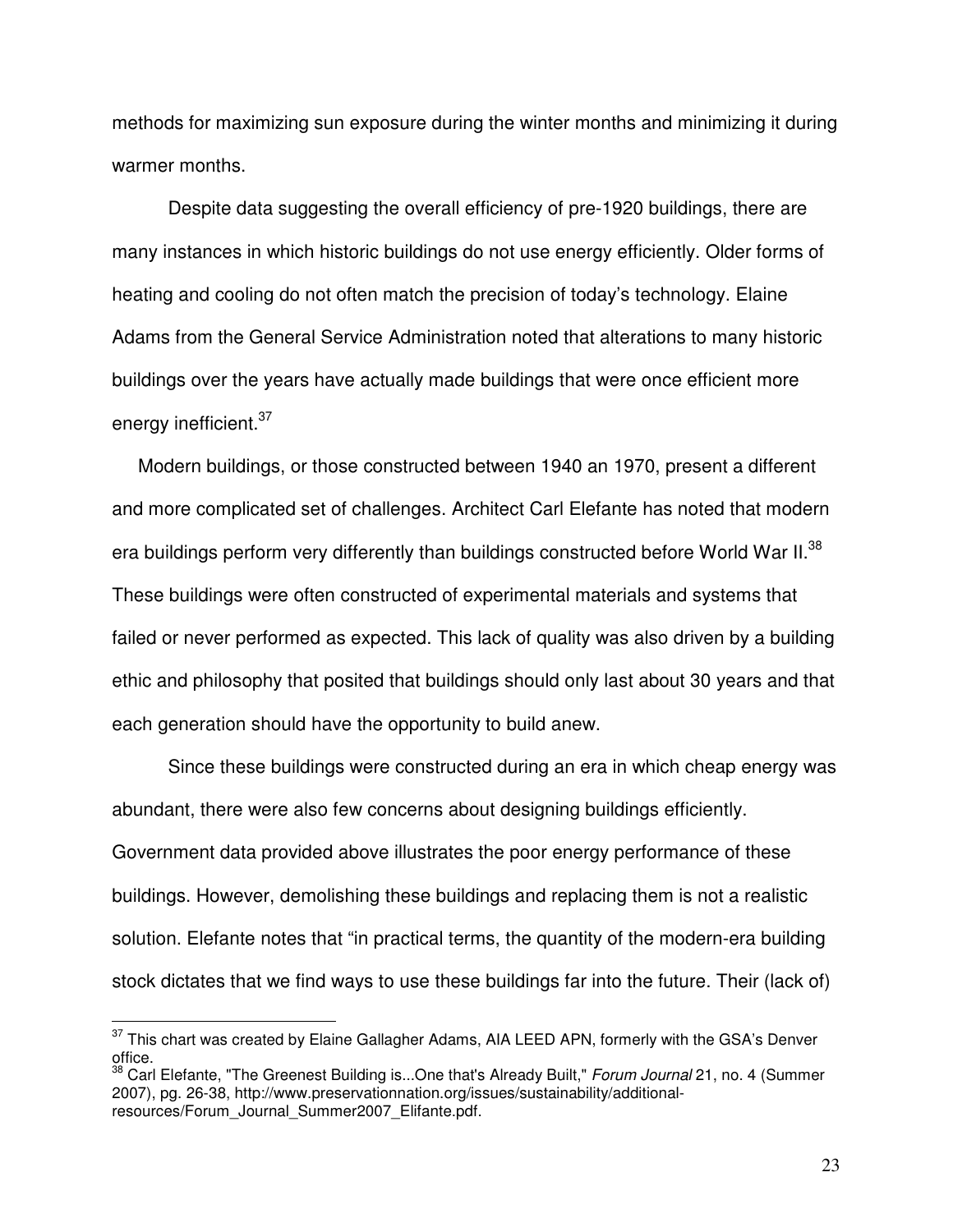quality requires that we find efficient yet effective ways to transform them, elevating their performance to sustainable levels."<sup>39</sup>

#### *The Challenge Ahead*

Although building reuse, reinvestment in existing neighborhoods, and retrofits of existing buildings are important strategies for reducing carbon emissions in the United States, these are not yet market-driven outcomes. Because of a range of market realities, consumer preferences, and ill-formed policies, buildings are often demolished to make way for new construction, older communities are abandoned in favor of the new, and green retrofits of existing structures do not occur at nearly the rate needed. Policy changes at every level of government offer a means to addressing some of these challenges.

The following section offers a very brief overview of the federal policy landscape vis-à-vis the built environment, with the goal of establishing the context in which local governments have been left to develop their own approaches to climate change policy, particularly as it relates to the goals of reuse, reinvestment, and retrofits. Recent developments in the cities of New York (NY), San Francisco (CA), Tacoma (WA), and Dubuque (IA) will be assessed.

#### **II. Policy**

#### **The Federal Policy Landscape**

Federal climate-related policy in the United States consists of a patchwork of programs and laws that are estimated to reduce carbon dioxide emissions by a small margin. In

 $^{39}$  Ibid pg. 29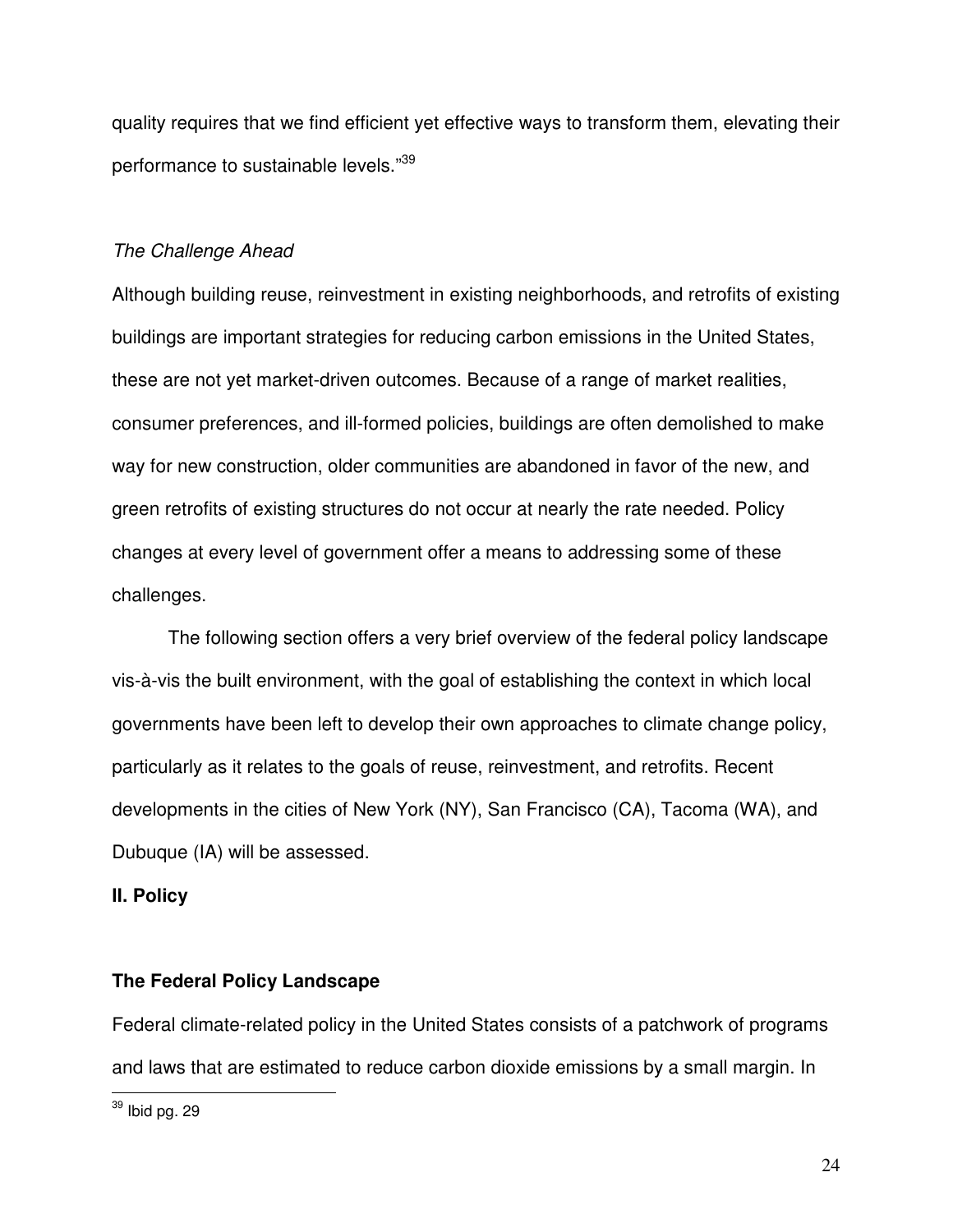fact, given projections about population increase in the United States, carbon emissions are expected to rise by 1.5 percent a year between now and 2025, and it is doubtful that existing federal measures will result in net carbon emission reductions in the near term. 40

Specifically, a small number of federal policies and programs have focused on reducing carbon emissions in privately owned homes and buildings. For example, in 1992, the Department of Energy's Energy Star program was created to provide energy efficiency ratings for homes and appliances. This program enables consumers to make wiser choices about their purchases, and is widely viewed as successful. In addition to the Energy Star program, tax credits for solar panel installation have existed since 2006 and provide homeowners with up to \$2000 to cover the cost of installation of solar units. However, these credits are set to expire at the end of 2008.

Although helpful, such programs are a far cry from the over-arching policy framework needed to tackle carbon emissions associated with the buildings.

#### *Looking Ahead*

After many years of inaction on climate issues by Congress and the Administration, the mid-term elections of 2006 brought about a Democratic-dominated Congress that was more inclined to consider climate policy. The current session of Congress, which draws to a close in January 2009, produced a large amount of legislation related to climate change that was grand in scope, but less so in substance. Legislative proposals sought to address every aspect and dimension of climate change. Topics included

<sup>40</sup>U.S. Energy Information Agency, "Annual Energy Outlook 2005," U.S. Department of Energy, http://www.preservationnation.org/issues/sustainability/additionalresources/Forum\_Journal\_Summer2007\_Elifante.pdf (accessed Sept 1, 2008).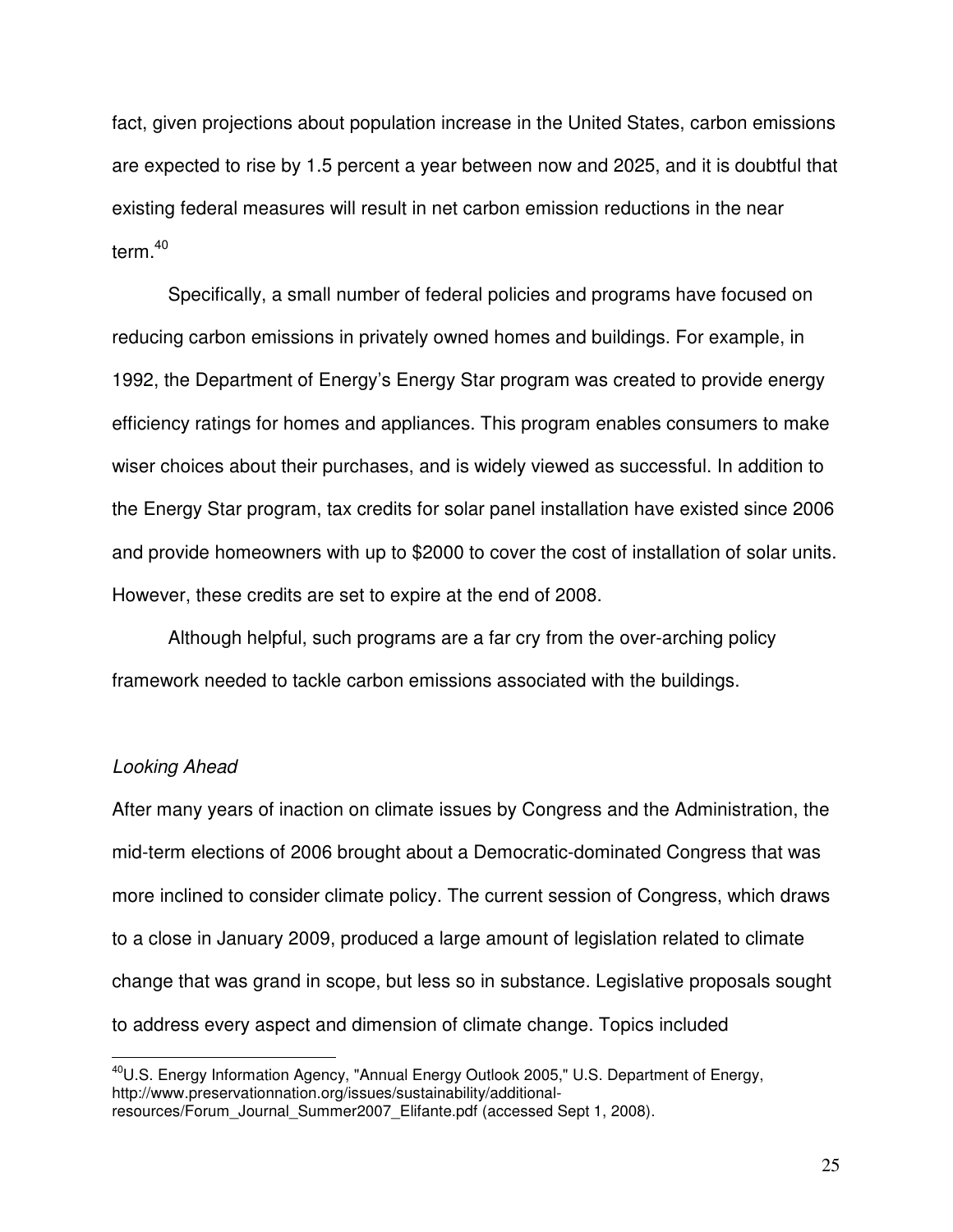conservation, energy efficiency, producing renewable sources of energy, and marketbased incentives to save energy and reduce the industrial carbon footprint.

The only significant piece of legislation enacted was the Renewable Fuels, Consumer Protection, and Energy Efficiency Act of 2007. This law mandates the improvement of vehicle efficiency to increase the fuel efficiency of automobiles. The law includes an increase in vehicle efficiency from 27.5 miles per gallon to 35 miles per gallon by 2020 and requirements to increase the use of renewable fuels by nearly five times current levels. Other provisions are targeted at improving the energy performance of buildings. The law provides for the creation of an Office of High-Performance Green Buildings, and sets out increased efficiency standards for federal buildings. The law also includes increased efficiency standards for state residential and commercial building codes and authorizes grants to support state implementation of green building codes.

The 111<sup>th</sup> Congress considered one particularly notable piece of legislation that did not become law: the Lieberman-Warner Climate Security Act. Lieberman-Warner would have established a mandatory cap-and-trade program requiring power plants, petroleum refiners, and other big smokestack industries to either cut their own emissions or buy and sell credits on a new carbon market from carbon-reducing companies. Emissions from about three-quarters of the U.S. economy would be covered under the bill, which seeks to reduce greenhouse gas levels by about 70 percent from 2005 levels by mid-century. The bill suffered from a lack of sufficient political support for passage and was withdrawn in June 2008.

The fate of similar climate change legislation in the 112th Congress will depend on a multitude of factors in the coming year – most notably on who will occupy the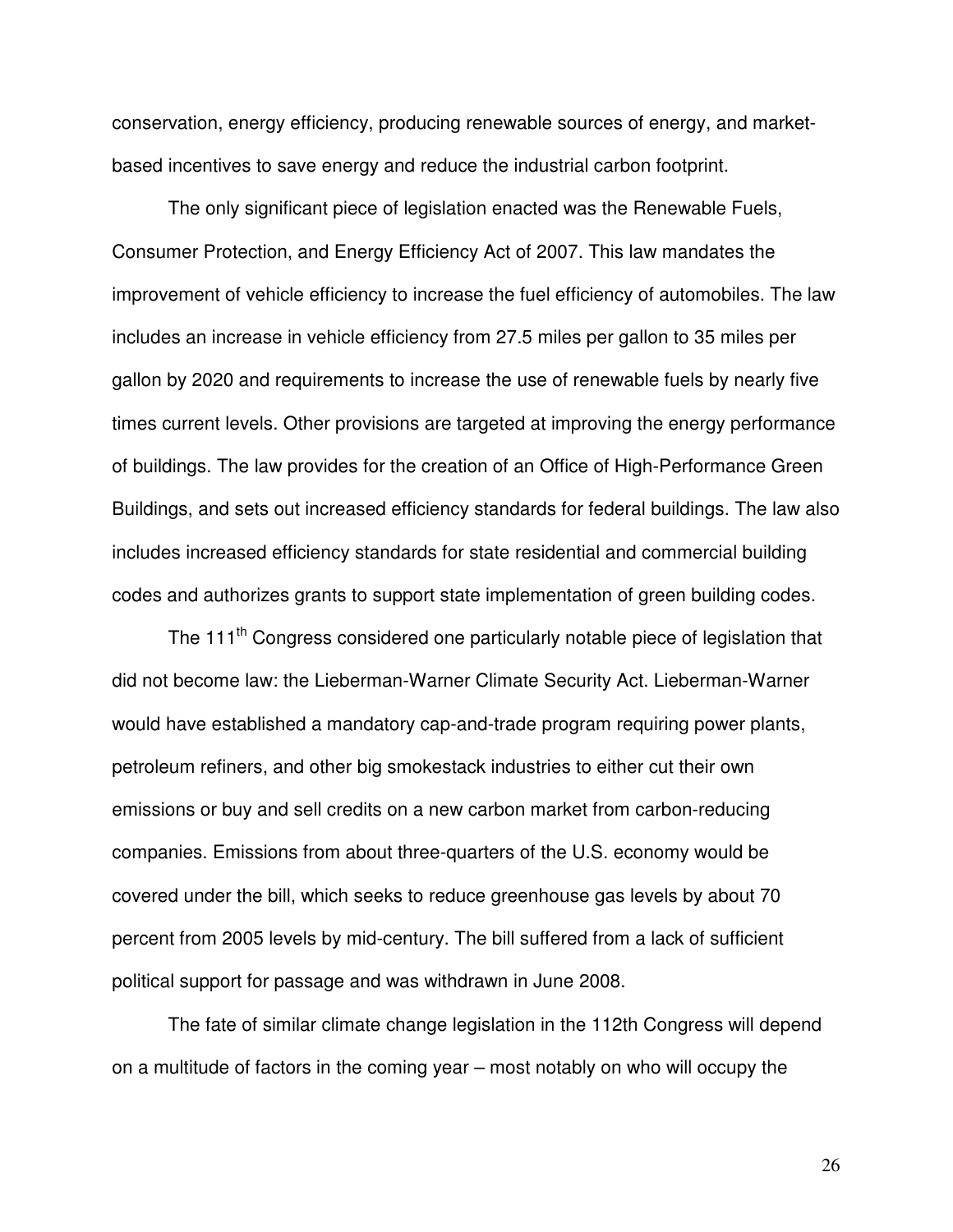White House in 2009. Climate change proponents are optimistic about passing legislation in the next Congress to cap greenhouse gas emissions and allow polluters to buy and sell emissions allowances. Both presidential nominees, Barrack Obama and John McCain, support their own cap-and-trade plans and will greatly influence climate change sentiments in the White House.

While both Obama and McCain make serious commitments to pass comprehensive energy legislation to address climate change, Obama generally favors more aggressive action. He pledges an 80 percent reduction in emissions by 2050, whereas McCain calls for a 60 percent reduction. In the short and medium term, both candidates' priorities revolve around achieving efficiency goals and the transition to renewable forms energy.

It remains to be seen whether either candidate or the new Congress will create the larger policy framework needed to incite meaningful change in the way we build and use buildings. Far more is needed to both incentivize energy conservation and develop cleaner sources of energy, such as on-site renewables. In the mean time, state and local governments are leading the way.

#### **Leading the Way: State and Local Policy**

Despite the near absence of federal support or guidance, state and local governments have taken numerous measures to reduce carbon emissions and address other environmental concerns. The commitment of local government to meeting the climate challenge is particularly noteworthy, and demonstrated by the National Conference of Mayors Climate Protection Agreement, which was launched in February 2005. By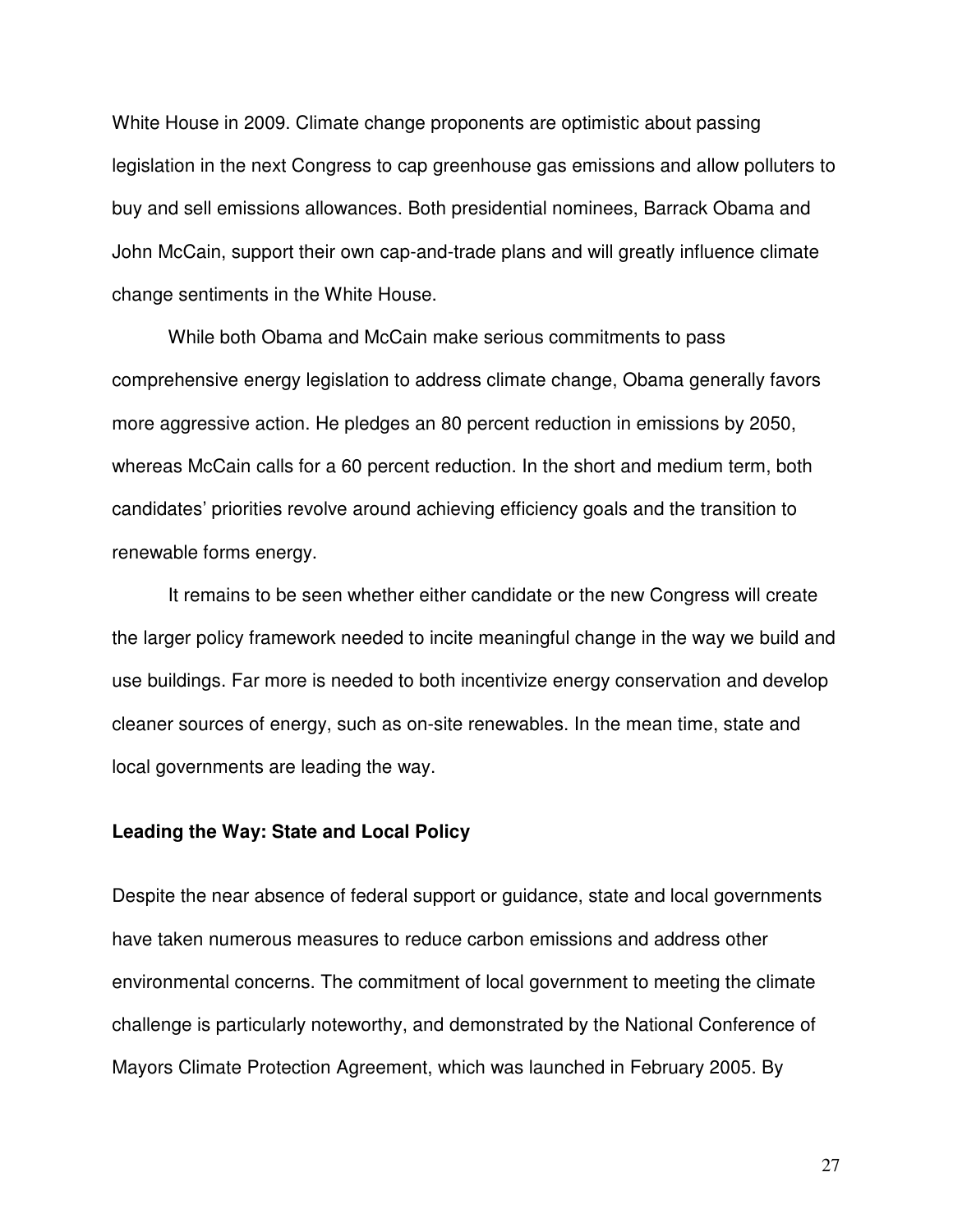signing the agreement, mayors pledge to meet or exceed Kyoto targets in their cities through land use policies, building codes, forest restoration projects, education, and other measures. As of August 2008, 850 mayors have signed the pact.

This following sections profile the progress of four cities in addressing greenhouse gas emissions associated with the built environment. Special emphasis will is placed on evaluating the extent to which these programs promote the goals of reusing existing buildings, reinvesting in traditionally planned communities, and fostering green retrofits of buildings.

#### **Local Policy**

Typically, the response from municipal governments to global warming has been to develop climate change action plans that involve efforts to reduce greenhouse gas emissions and simultaneously tackle the problems of recycling waste, conserving and recycling water, and creating green jobs. While these plans generally acknowledge the fact that buildings are the largest source of greenhouse gas emissions, they generally offer little in the way of strategies for reducing emissions through reuse of buildings, promoting reinvestment in older areas, and encouraging retrofits of the existing building stock. To varying degrees, the cities of New York (NY), San Francisco (CA), Tacoma (WA), and Dubuque (IA) are exceptional in that they address one or more of these principles of sustainable stewardship to a greater extent than most other communities.

#### **NYC – Leading the way in addressing the retrofit challenge**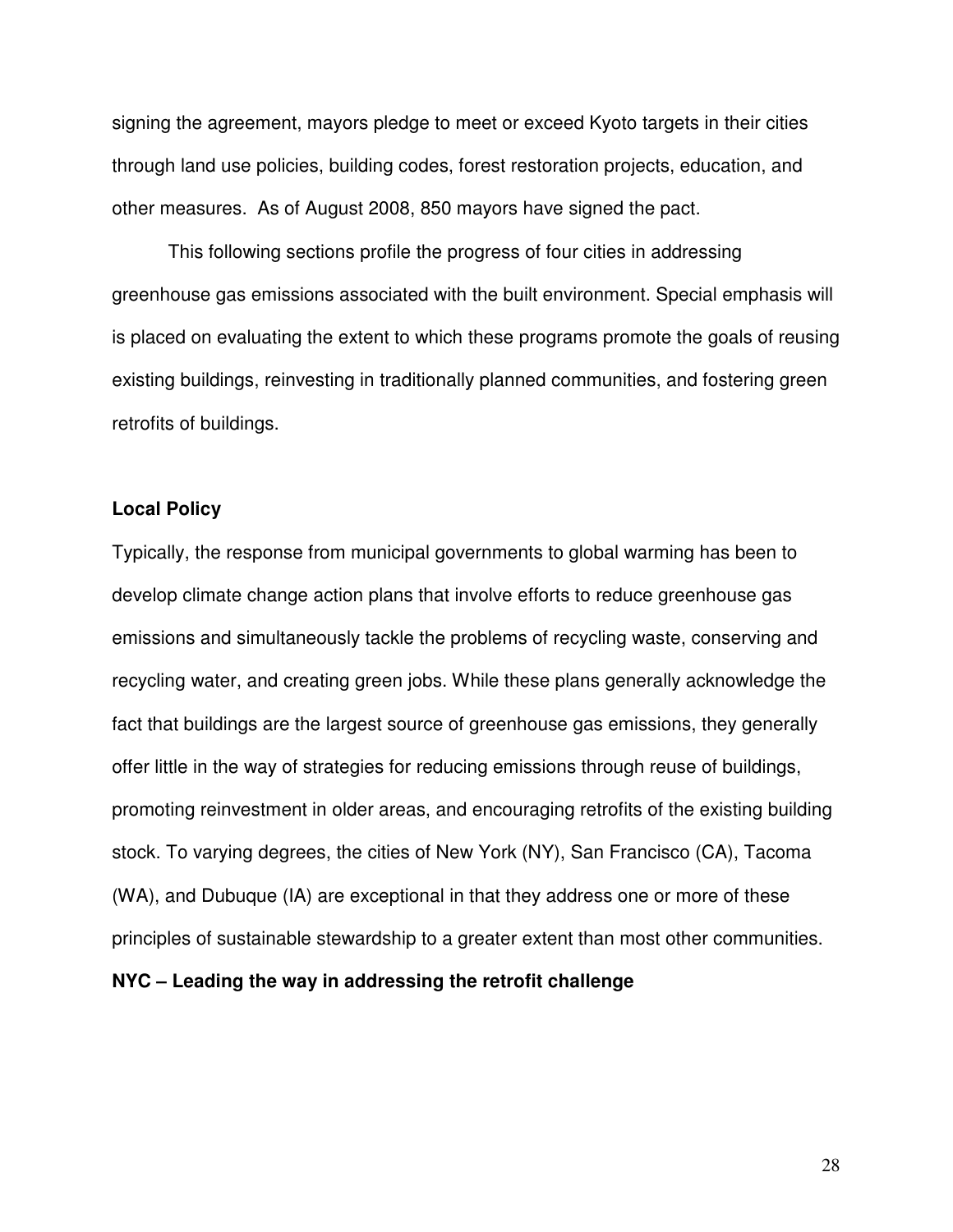In April 2007, New York City released its PLANYC 2030, which establishes a goal of reducing carbon emissions by 30 percent by 2030. Around 80 percent of New York City's carbon emissions are attributed to the operation of buildings, and in no other American city is the need for policy to address buildings more pronounced.<sup>41</sup> As the PLANYC 2030 authors explain, "Nationwide, energy efficiency efforts are focused on industry and automobiles, but in New York, our challenge is different—it is primarily the buildings." Furthermore, "when buildings are mentioned [in the context of other climate action plans] the context is usually new construction."<sup>42</sup>

PLANYC 2030 addresses the reality that by 2030, at least 85 percent of energy usage is expected to come from buildings that exist today.<sup>43</sup> The city acknowledges that significant efforts must be made to reduce emissions in extant buildings. The plan finds that "under-investment, a series of fragmented programs, and the absence of cityspecific programs or planning have prevented us from achieving our efficiency potential."<sup>44</sup> It also notes that participation in existing programs has been disappointing because of the relatively high costs of going green, and because building owners have no incentive to improve energy efficiency, since lower utility costs will only benefit their tenants.

PLANYC 2030 establishes a number of strategies for reducing energy demand in buildings, including improving the energy efficiency of government buildings, enhancing building and energy codes, and creating targeted incentives, mandates and challenges. These incentives, mandates and challenges are specifically directed to the city's largest

<sup>41</sup> City of New York, *PLANYC* (New York, NY: City of New York,[2007]), pg. 101, http://www.nyc.gov/html/planyc2030/downloads/pdf/full\_report.pdf.

<sup>&</sup>lt;sup>42</sup> Ibid. pg. 106<br><sup>43</sup> Ibid pg. 106<br><sup>44</sup> Ibid pg. 102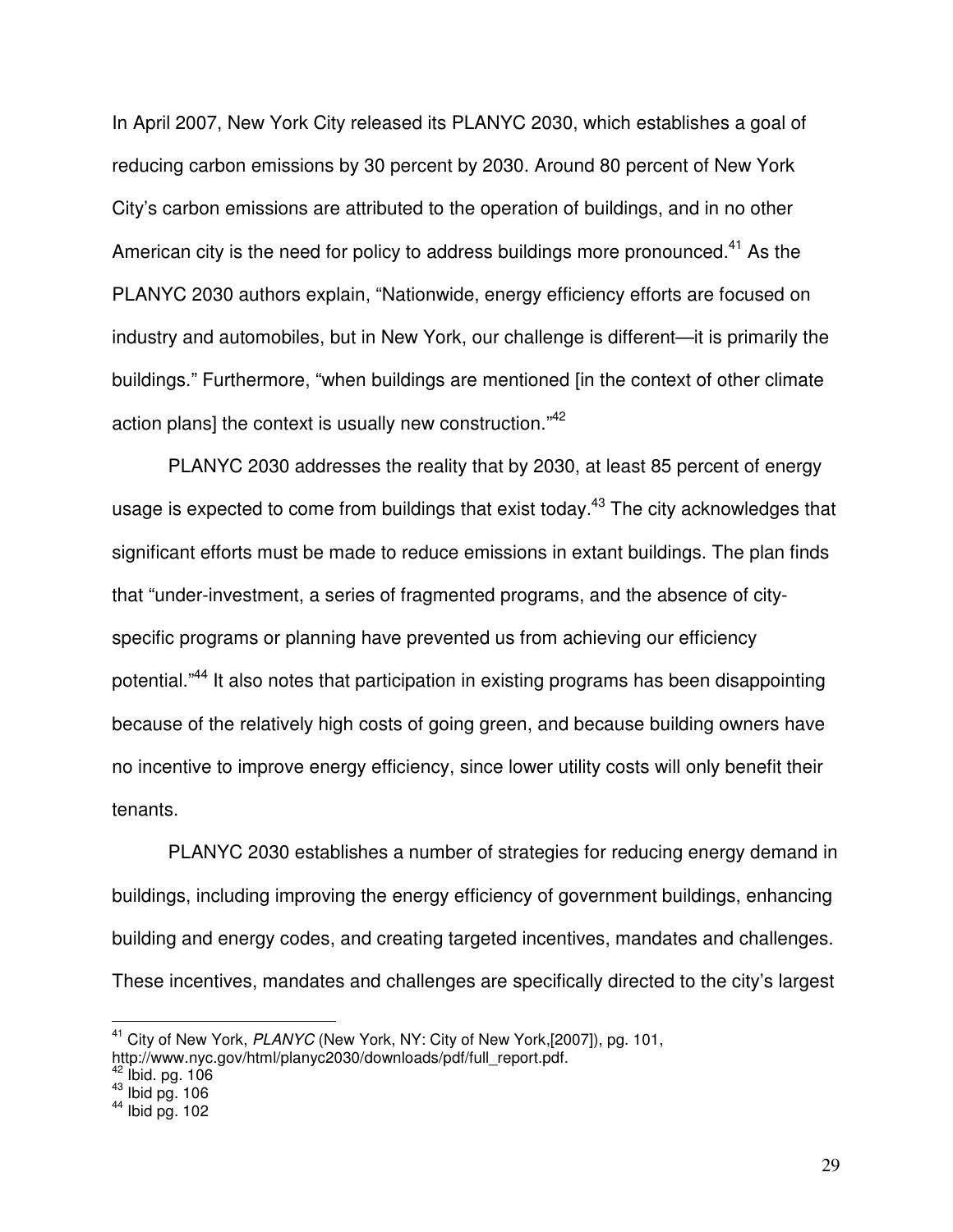energy users, including institutional buildings, commercial and industrial buildings, and multi-family residential buildings. Targeting these consumers is expected to produce the largest energy savings possible initially, while creating the expertise and best practices needed to tackle energy efficiency improvements in smaller buildings.

The enormity of the challenge is vastly acknowledged. "With 5.2 billion square feet of space parceled into almost a million buildings, reining in the energy consumption of New York's building sector presents a challenge of remarkable complexity and scale."<sup>45</sup> An April 2008 progress report indicated only small steps forward in meeting these goals. While Mayor Michael Bloomberg signed into law a revision to the city's building and energy codes that incorporates many green elements, these will primarily affect new construction and major renovations. Progress in retrofitting major commercial and institutional buildings that are not undergoing major renovation has been slow.<sup>46</sup>

Like most other climate action plans reviewed for this paper, PLANYC 2030 does not identify the reuse of buildings as a priority to help reduce carbon emissions. Historic preservationists have expressed particular frustration that the values of historic buildings have not been called out in the plan.

Perhaps even so more than most other cities, New York is subject to tensions between the value of building reuse and higher levels of density. The increasing value of land located near transit introduces a conflict between the value of reusing existing buildings and increasing density in areas served by mass-transit. Reusing existing buildings, as discussed above, reduces the negative impacts associated with new

 $^{45}$  Ibid pg. 107

<sup>46</sup> City of New York, *PLANYC Progress Report 2008* (New York, NY: City of New York,[2008]), http://www.nyc.gov/html/planyc2030/html/downloads/download.shtml (accessed Sept 1, 2008).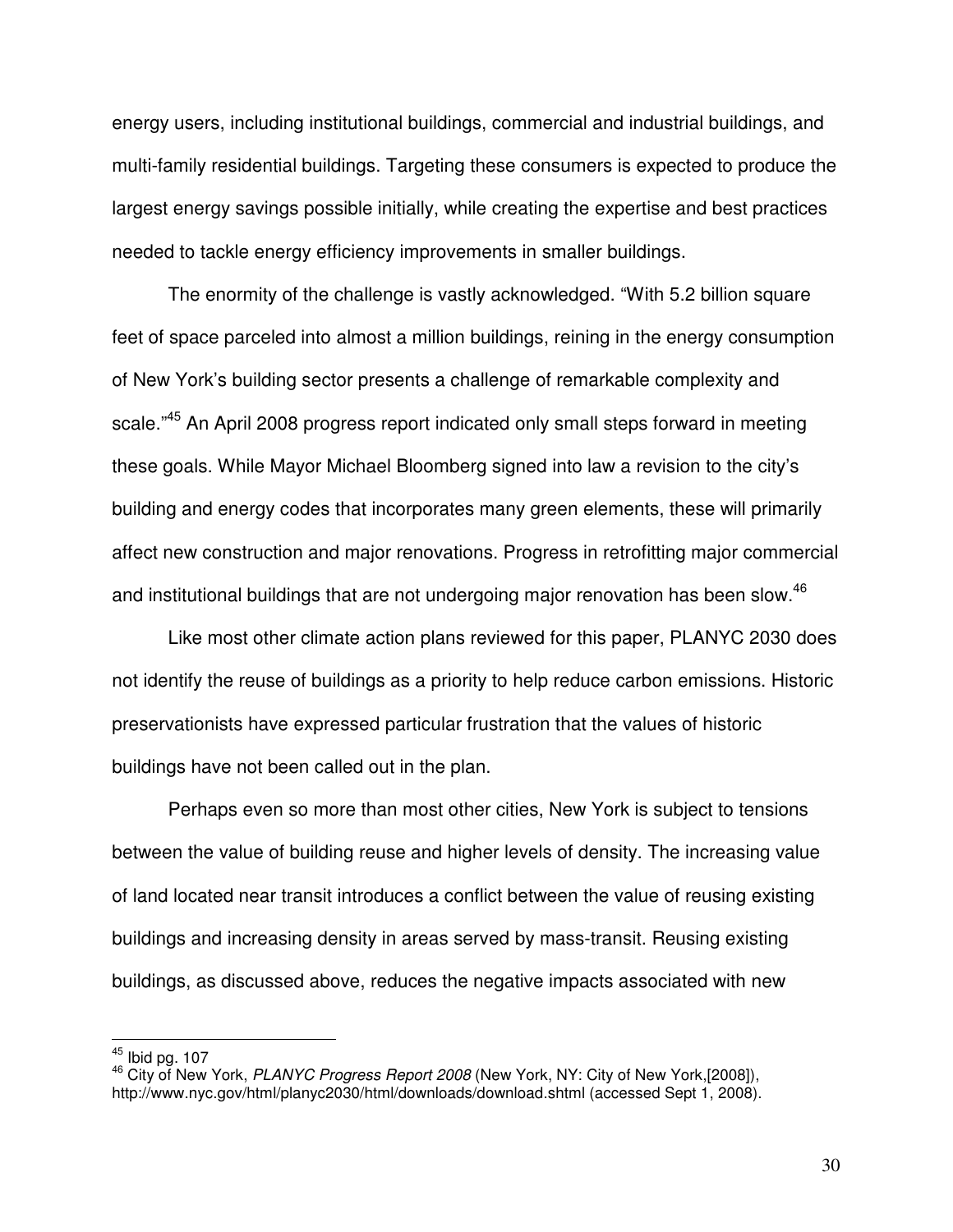construction. However, increasing density in areas well served by mass transit reduces VMTs, and the development of environmentally costly new infrastructure.

PLANYC 2030 acknowledges the potential conflict between density and neighborhood preservation, noting "we must ask which neighborhoods would suffer from the additional density and which ones would mature with an infusion of people, jobs, stores and transit. We must weigh the consequences of carbon emissions, air quality, and energy efficiency when we decide the patterns that will shape our city over the coming decades."<sup>47</sup> But this density-preservation challenge has not always been handled well in recent years.

For example, New York's Lower East Side was listed by the National Trust for Historic Preservation as one of the 11 Most Endangered Places in 2008. Few places in America can boast such a rich tapestry of history, culture and architecture as New York's Lower East Side. This legendary neighborhood was the first home for waves of immigrants since the 18th century. The area is now undergoing rapid development with new hotels and condominium towers being erected across the area, looming large over the original tenement streetscape.

Neither the density-preservation conflict nor the green retrofits of more than five billion square feet of building stock lend themselves to easy solutions. Acknowledging these challenges and making them explicit in PLANYC 2030 is a significant step in the right direction. Whether the city is able to develop the right combination of policies to tackles these challenges remains to be seen. But New York remains a city to watch, and one that may well serve as an example for others.

<sup>47</sup> City of New York, *PLANYC 2030* pg. 18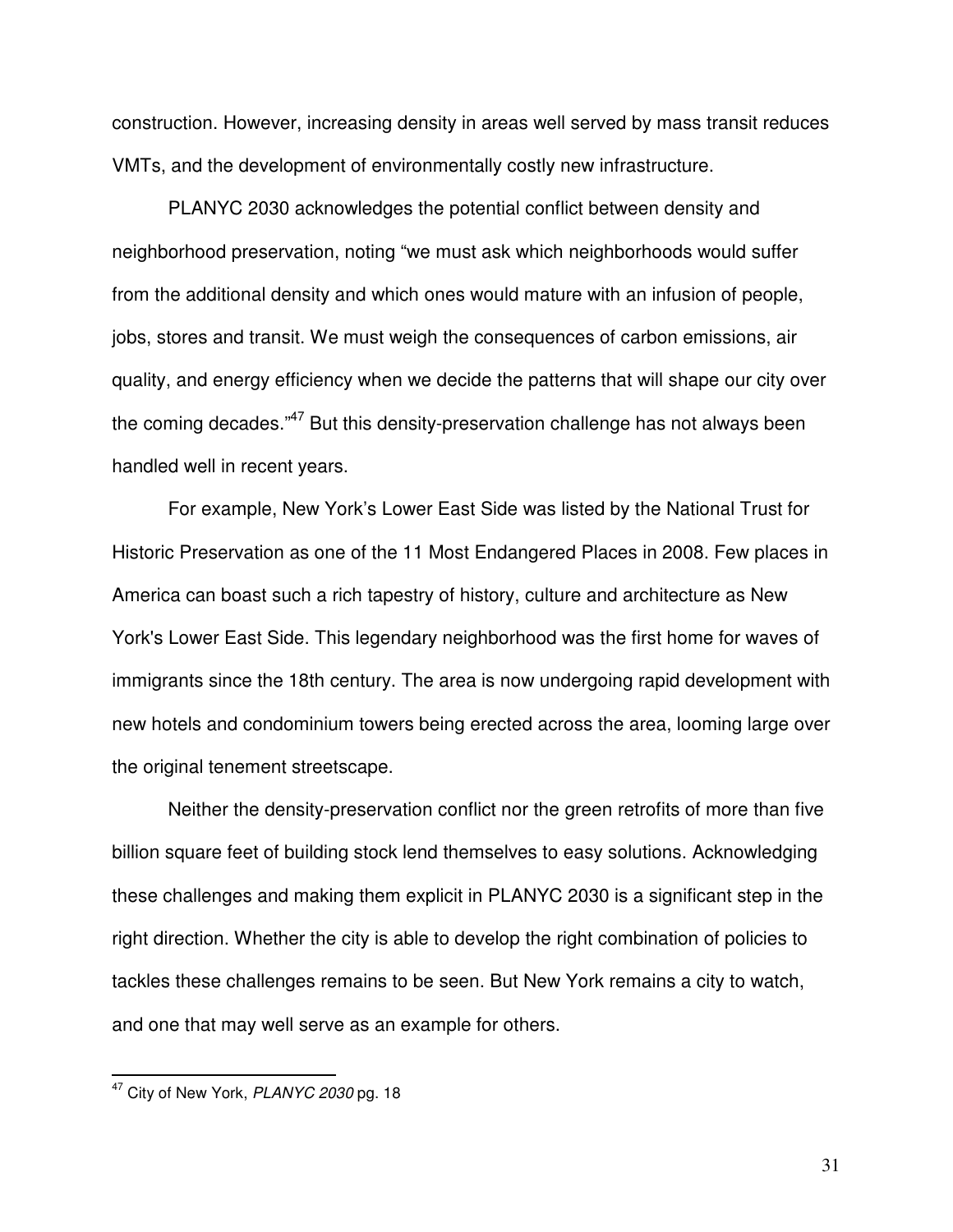# **Making Reuse a Priority: San Francisco, California and Tacoma, Washington** *San Francisco*

San Francisco, California, has developed an even more aggressive goal of reducing carbon emissions by 20 percent below 1990 levels by the year 2012. Like PLANYC 2030, San Francisco's SForward climate action plan places significant emphasis on improving energy efficiency in buildings. Strategies include providing subsidies and loans to businesses, homeowners and multi family housing owners, and assisting with solar roof installation.<sup>48</sup>

Unlike New York, or any other city evaluated for this paper, San Francisco is unique in directly addressing the density-preservation dilemma described above. The City's New Green Building ordinance, which the City touts as the most progressive in the country, requires LEED Gold certification of every private project over 5,000 gross square feet, beginning in 2012. Developers who demolish buildings and rebuild new structures must meet additional, more stringent requirements. For example, if an owner demolishes a building, the project must earn 10 percent more LEED credits than would normally be required. When a new building triples the density of the demolished structure, 8 percent more credits are required under the LEED system. If density is quadrupled, the point penalty is 6 percent of total LEED credits. <sup>49</sup>

The point penalties for demolition are somewhat arbitrary because they are not based on a rigorous assessment of the relative environmental benefits of building reuse

<sup>48</sup> City of San Francisco, *Building A Bright Future: San Francisco's Environmental Plan 2008* (San Francisco, CA: City of San Francisco,[2008]),

http://www.sfgov.org/site/uploadedfiles/mayor/SForwardFinal.pdf (accessed Sept. 1, 2008). 49 *2008 Green Building Ordinance,* (2008): ,

http://www.sfenvironment.org/downloads/library/sf\_green\_building\_ordinance\_2008.pdf.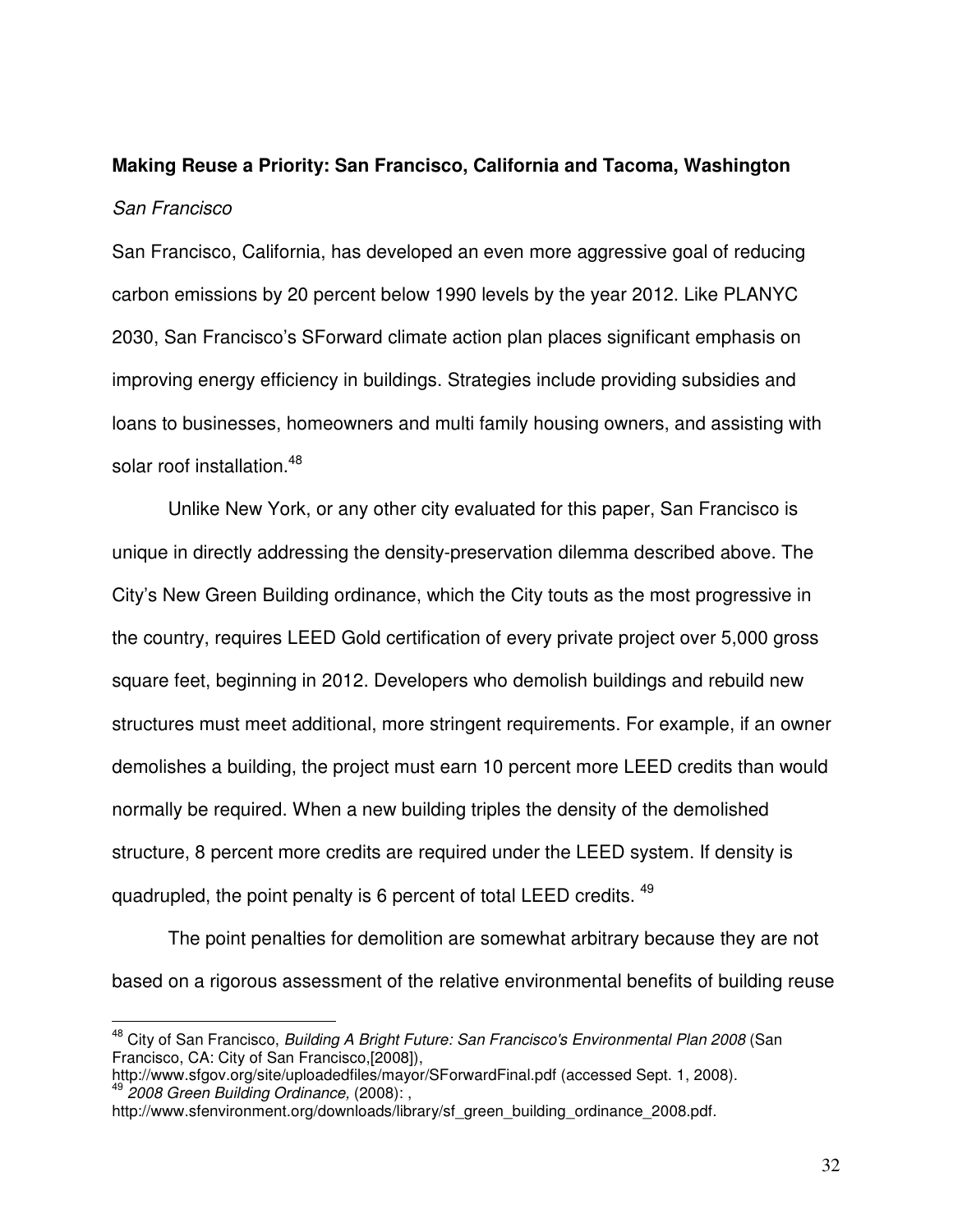versus increasing density. However, San Francisco appears to be the first community to begin to grapple with the value of reuse of relative to density. San Francisco offers a model to other communities that will inevitably face the challenge of balancing increased density with the value of conserving the existing building stock.

#### *Tacoma*

The City of Tacoma, Washington, is among the more progressive in developing policy that is favorable toward reuse. As with most other cities, Tacoma's climate action plan identifies green building as an important strategy. The plan suggests that energy audits be required before the sale of any building and proposes hiring a "green building advocate" to provide technical assistance to homeowners, builders, architects, and developers. Tacoma also identifies smart growth as an important strategy for reducing carbon emissions. Such policies are largely centered on development that creates dense, walkable neighborhoods with a mixture of uses, and mass-transit accessibility.<sup>50</sup>

The City's recently released a climate action plan also establishes the reuse and recycling of buildings as a strategy for addressing global warming. It is noted that "using older buildings for new purposes should be encouraged by city policy."<sup>51</sup> While more is needed in the way of substantive recommendations to implement this strategy, Tacoma remains a leader among cities in calling out the reuse of buildings as a goal.

This focus on reuse is also reinforced by the development of a stronger demolition ordinance, This ordinance will require review of all permits issued for buildings over 50 years of age and provide an opportunity to determine whether a

<sup>50</sup> Green Ribbon Climate Action Task Force, *Tacoma's Climate Action Plan* (Tacoma, WA: City fo Tacoma,[2008]), http://www.cityoftacoma.org/Page.aspx?nid=674.<br><sup>51</sup> Ibid pg. 18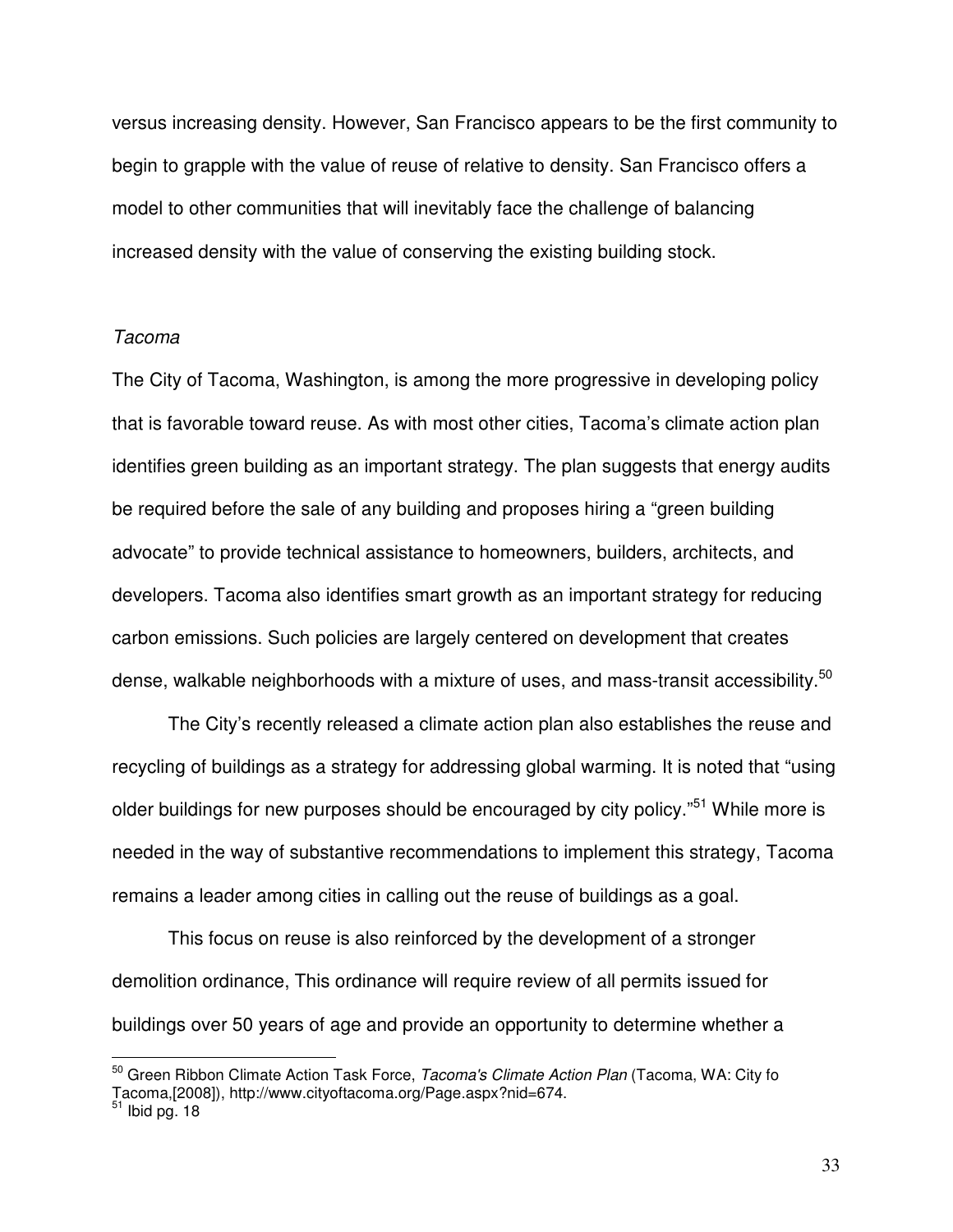structure is historically significant and should be listed on the Tacoma register. (Structures listed on the register cannot be demolished.) This proposed policy change is designed to reduce the number of "teardowns" of historic homes and other buildings. Similar to people in other cities in the United States, many homeowners in Tacoma have decided to demolish their older home in order to build new, usually much larger homes.<sup>52</sup>

While teardowns present an enormous challenge for those concerned with retaining community character, they also present environmental concerns. Tacoma's demolition ordinance is therefore motivated not only by an interest in historic preservation, but also by concerns about landfill waste and reducing the negative environmental impacts associated with new construction.

### **Putting it All Together:**

#### **Promoting Reinvestment in Dubuque, Iowa's Warehouse District**

Perhaps no single city is doing more than Dubuque, Iowa, to reuse older buildings, reinvest in urbanized areas, and retrofit buildings as part of its sustainable development policy. The Dubuque City Council "is committed to sustainable stewardship of our built environment through the adaptive reuse of existing structures that represent high volumes of embodied energy." Through the Sustainable Dubuque Program, the city has launched the Dubuque Warehouse District project to revitalize a 17 block neighborhood that used to serve as the city's mill-working area. The Warehouse district contains

 $52$  See more about teardowns at http://www.preservationnation.org/issues/teardowns/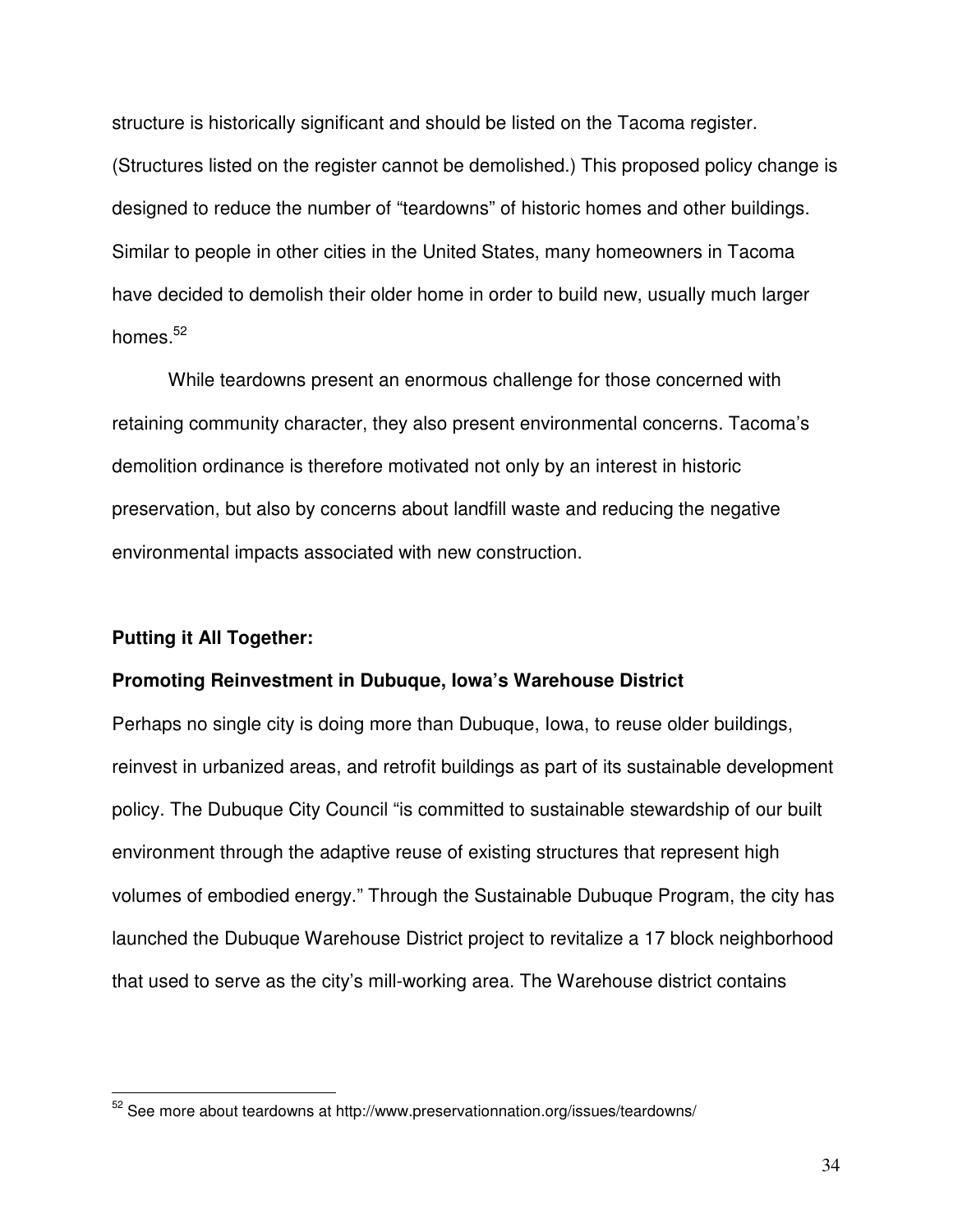approximately 1 million square feet of space that is currently underutilized and energy inefficient. 53

The Dubuque Warehouse District Project includes the development of an Energy Efficiency Zone (EEZ) pilot program: The EEZ program, similar to an Enterprise Zone<sup>54</sup>, would make assistance available to an existing, defined neighborhood to encourage energy efficient redevelopment of the area. Building owners in the EEZ would be eligible for technical assistance on greening their building, as well as grants and low-interest loans. The EEZ will also be home to a Zero Solid Waste pilot project, which will seek to dramatically reduce waste deposited in landfills.

Still, there are significant economic and social dimensions to the Warehouse project. City officials and council members see revitalization of the district as key to attracting high quality jobs and new residents to the area. According to the City, "this pedestrian friendly, urban cultural atmosphere creates a 'Live, Work, and Play' product that will promote the values of economic development, workforce recruitment, and energy efficiency to the growing number of individuals that place value on these components." Social and cultural values are also promoted by the retention of the rich historic fabric of the neighborhood.

#### **Conclusions**

The urgency of climate change requires us to act even before we have all the facts at our disposal. Since each historic building can be seen as a nonrenewable

<sup>53</sup> Cindy Steinhauser and Teri Goodmann, *City of Dubuque, Iowa Power Fund Pre-Application* (Dubuque, Iowa: , 2008).

<sup>&</sup>lt;sup>54</sup> Enterprise Zones are geographic areas targeted for economic redevelopment. These zones are often eligible for special economic incentives to promote revitalization.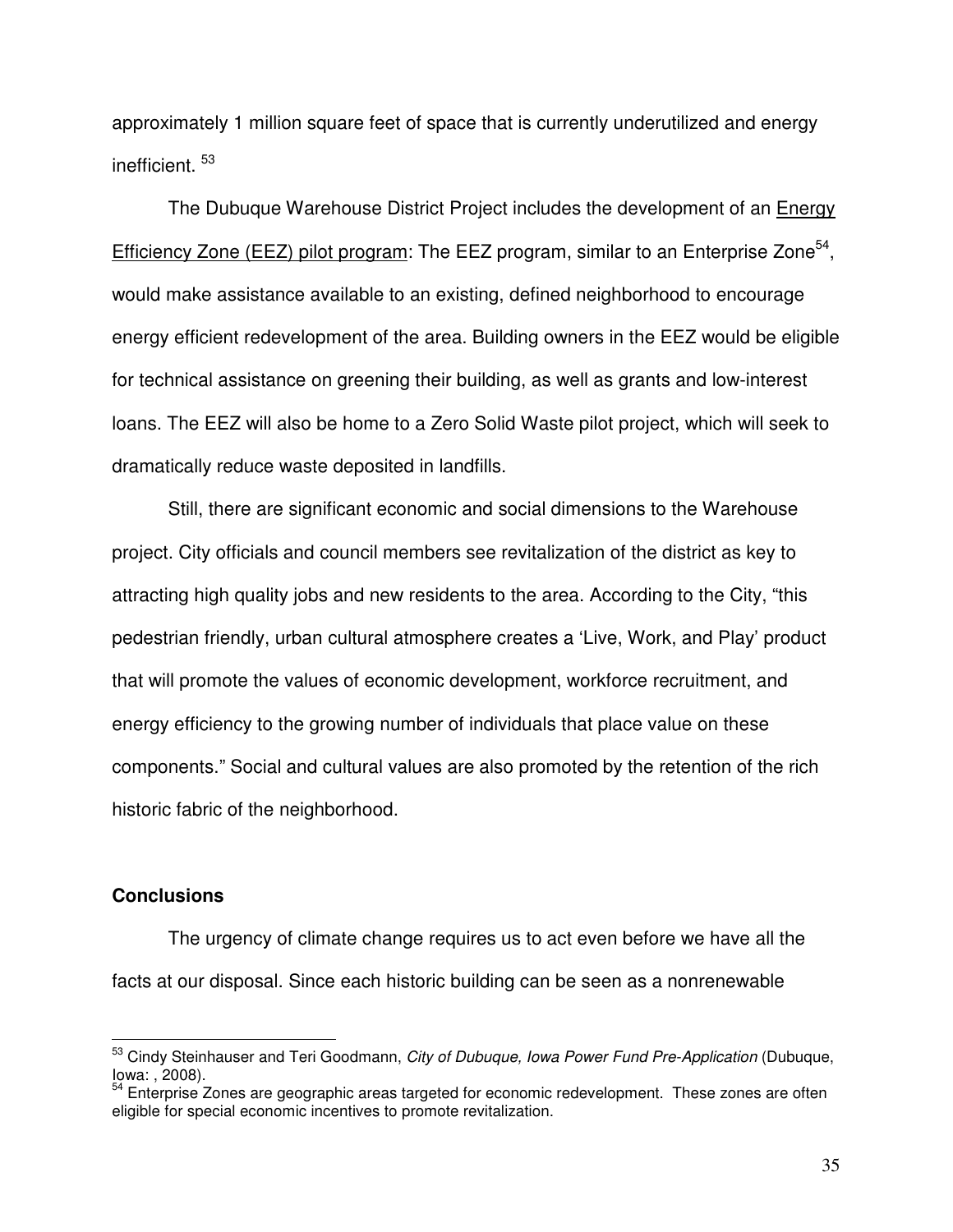resource, it would be wise -- even without all needed evidence -- to care for our existing built environment and encourage a conservation-based approach to sustainable development that values our existing buildings.

Existing research indicates the environmental value of existing buildings. Specifically, research concludes that it can take between 25 and 60 years to recover the energy lost through demolishing and reconstructing a building, and that it can take between 35-50 years to recover the carbon expended in constructing a new home. Reinvesting in older and historic communities takes advantage of the embodied energy and embodied carbon in existing buildings, and also directs population growth to neighborhoods that are typically sustainably designed. Retrofits of older and historic buildings also offer important means of reducing energy usage. However, more research is needed to quantify the benefits and tradeoffs of building reuse, neighborhood reinvestment, and green retrofits.

There has been a notable absence of federal policy that directs attention and resources to the environmental costs of buildings, leaving local jurisdictions and some states to step alone into the fray; some localities have begun to address their built environment as a chief contributor—and potential ally in combating—climate change. These cities offer practical policy strategies that can serve as examples for other communities, and inspire hope that the value of existing buildings will be integrated into sustainable development policy at all levels of government.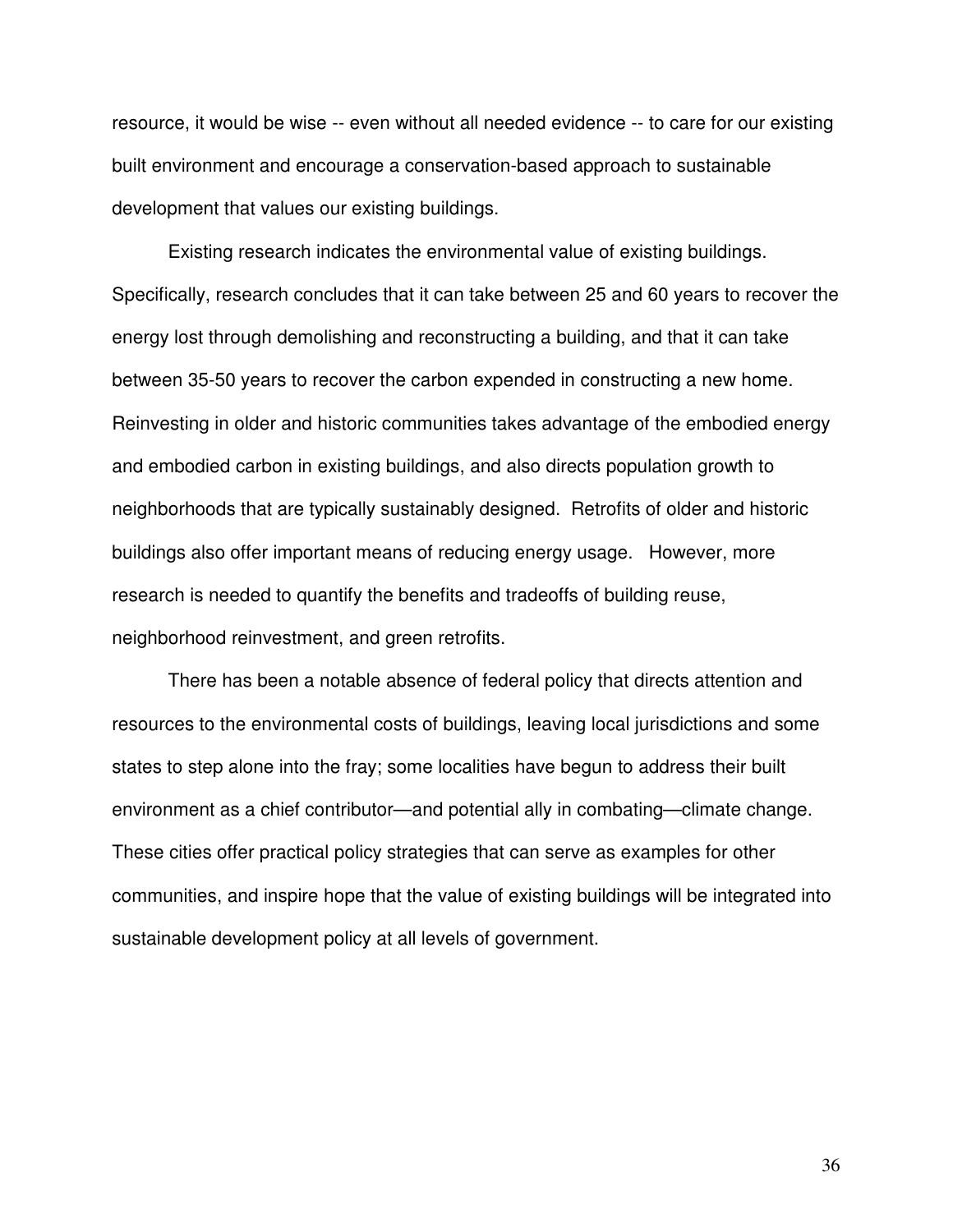## **Bibliography**

- Advisory Council on Historic Preservation. *Assessing the Energy Conservation Benefits of Historic Preservation: Methods and Examples*. Washington, DC: 1979.
- Brookings Institution Center on Metropolitan Policy. *Back to Prosperity: A Competitive Agenda for Renewing Pennsylvania*. Washington DC: The Brookings Institution, 2003, http://www.brookings.edu/es/urban/pa/chapter1.pdf.
- Brown, Marilyn A., Frank Southworth and Andrea Sarzynski. *Shrinking the Carbon Footprint of Metropolitan America*. Washington, D.C.: The Brookings Institution, 2008,

http://www.brookings.edu/~/media/Files/rc/reports/2008/05 carbon footprint sarzyn ski/carbonfootprint\_report.pdf.

Building and Social Housing Foundation and Empty Homes Agency. *New Tricks with Old Bricks*. London, U.K.: Empty Homes Agency, .

Canadian Architect. "Measures of Sustainability." http://www.canadianarchitect.com/asf/perspectives\_sustainibility/measures\_of\_sust ainablity/measures of sustainablity intro.htm (accessed June 7, 2007).

Chesapeake Bay Foundation. "Growth Sprawl and the Chesapeake Bay: Facts About Growth and Land use."

http://www.cbf.org/site/PageServer?pagename=resources\_facts\_sprawl (accessed Sept. 1, 2008).

- Cindy Steinhauser and Teri Goodmann. *City of Dubuque, Iowa Power Fund Pre-Application*. Dubuque, Iowa: 2008.
- City of New York. *PLANYC Progress Report 2008*. New York, NY: City of New York, 2008, http://www.nyc.gov/html/planyc2030/html/downloads/download.shtml (accessed Sept 1, 2008).

———. *PLANYC 2030*. New York, NY: City of New York, 2007, http://www.nyc.gov/html/planyc2030/downloads/pdf/full\_report.pdf.

City of San Francisco. *2008 Green Building Ordinance* City of San Francisco, 2008a, http://www.sfenvironment.org/downloads/library/sf\_green\_building\_ordinance\_2008. pdf.

———. *Building A Bright Future: San Francisco's Environmental Plan 2008*. San Francisco, CA: City of San Francisco, 2008b,

http://www.sfgov.org/site/uploadedfiles/mayor/SForwardFinal.pdf (accessed Sept. 1, 2008).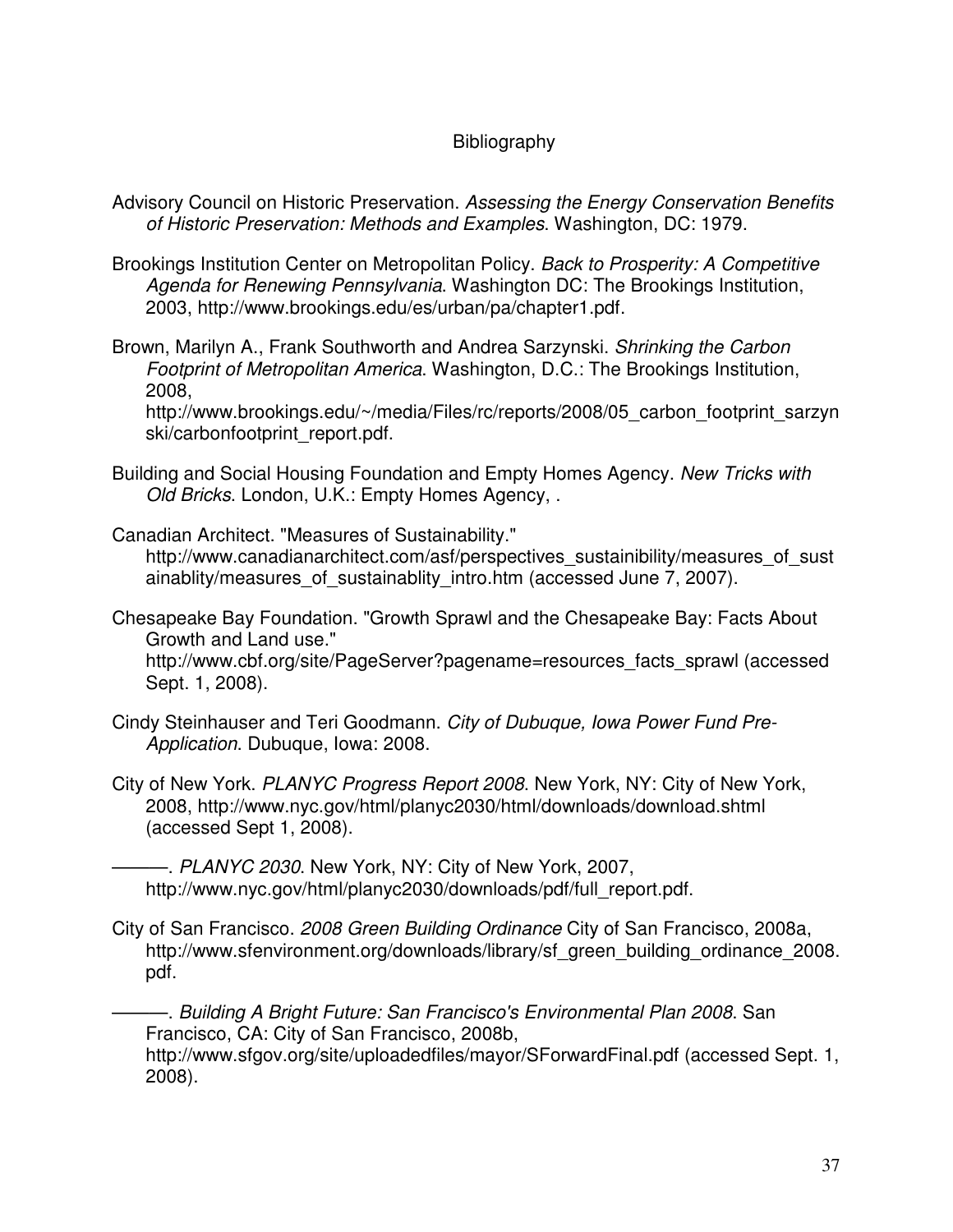- Cole, Raymond. "Life-Cycle Energy use in Office Buildings." *Buildings and Environment* 31, no. 4 (1996): 307-317.
- Creyts, Jon et. al. *Reducing U.S. Greenhouse Gas Emissions: How Much and at what Cost?*McKinsey & Company, 2007, http://www.mckinsey.com/clientservice/ccsi/pdf/US\_ghg\_final\_report.pdf.
- Elefante, Carl. "The Greenest Building is...One that's Already Built." *Forum Journal* 21, no. 4 (Summer 2007, 2007): 26-38, http://www.preservationnation.org/issues/sustainability/additionalresources/Forum\_Journal\_Summer2007\_Elifante.pdf.
- Ewing, Reid, et. al. *Growing Cooler: Evidence on Urban Development and Climate Change Executive Summary*. Washington, D.C.: The Urban Land Institute, 2008, http://www.1kfriends.org/documents/Growing\_Cooler\_Executive\_Summary.pdf (accessed Sept. 1, 2008).
- Foster, Margaret. Block of Historic Downtown Lexington may be Leveled for "Green" Hotel. *Preservation Magazine,* April 16, 2008, 2008. , http://www.preservationnation.org/magazine/2008/todays-news/block-of-historicdowntown-lex.html (accessed September 1, 2008).
- Green Ribbon Climate Action Task Force. *Tacoma's Climate Action Plan*. Tacoma, WA: City fo Tacoma, 2008, http://www.cityoftacoma.org/Page.aspx?nid=674.

Hammond, Geoff and Craig Jones. *Inventory of Carbon and Energy (Version 1.5 Beta)*. Bath, U.K.: University of Bath, 2006.

- Huberman, N. and D. Pealman. "A Life-Cycle Energy Analysis of Building Materials in the Negev Desert
	- ." *Energy & Buildings* 40, no. 5 (2008): 837-848.
- Katz, Bruce and Robert Lang. *Redefining Urban and Suburban America: Evidence from Census 2000*. Washington, DC: The Brookings Institution, 2005.
- Klunder, Itard. "Comparing Environmental Impacts of Renovated Housing Stock with New Construction." *Building Research & Information* 35, no. 3 (2007): 252-267.
- Knickerbocker, Brad. "China Now World's Biggest Greenhouse Gas Emitter." *Christian Science Monitor,* June 28, 2007, 2007, http://www.csmonitor.com/2007/0628/p12s01-wogi.html (accessed September 1, 2008).
- Leinberger, Christopher. "Sustainable Urban Redevelopment and Climate Change Briefing.".
- Ross, Dian. "Life Cycle Assessment in Heritage Buildings." Work Term Report, Victoria, British Columbia.